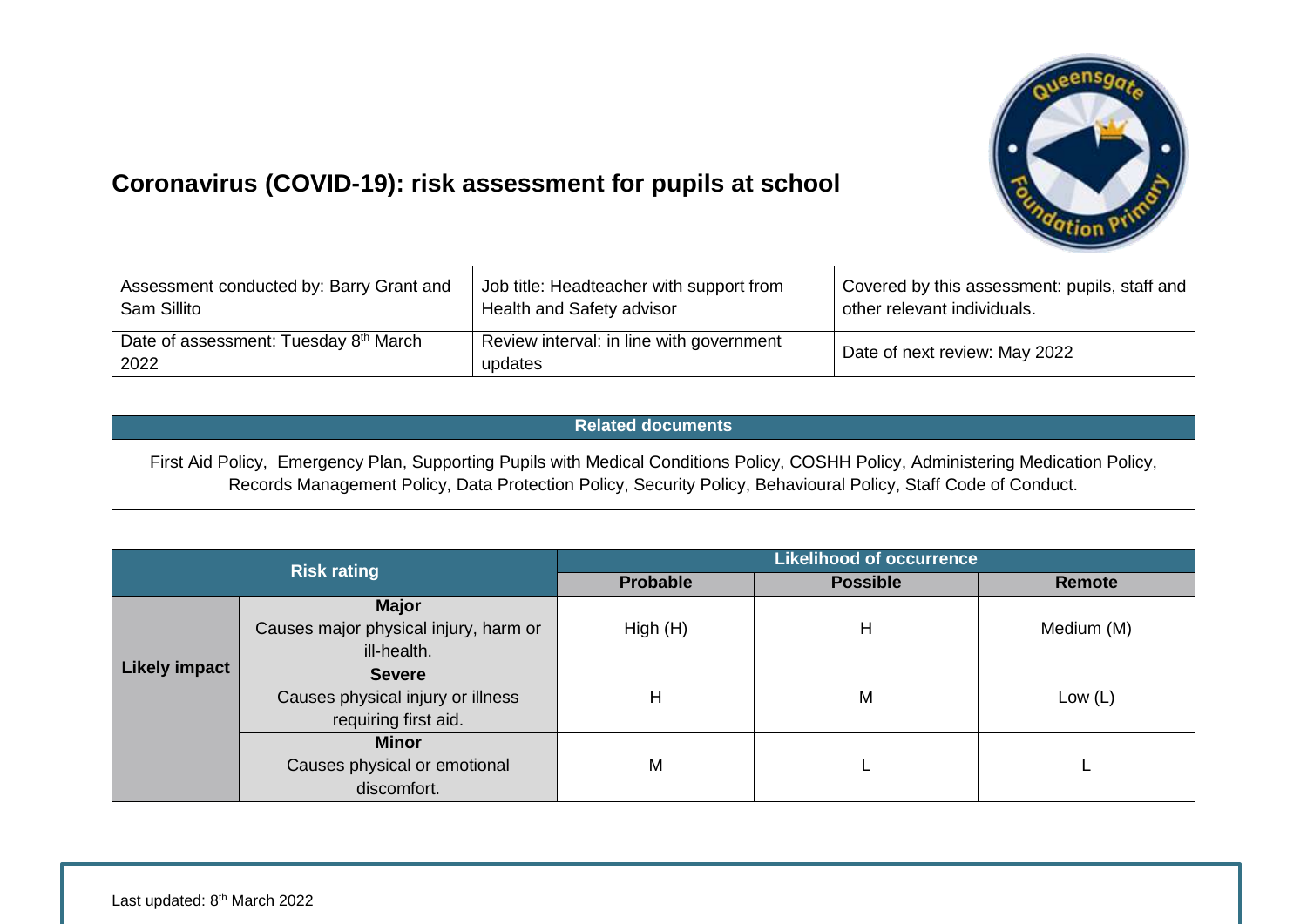**For the purpose of this risk assessment, we have used the term 'coronavirus' to refer to coronavirus disease 2019 (COVID-19). Schools need to ensure this risk assessment reflects local arrangements and should only close if they do not have enough participating pupils or staff to warrant the school remaining open.**

**Please note the term "parent" refers to any parent who is a key worker or is a parent or carer to a vulnerable child. Furthermore, the term "pupils" refers to those attending school – all other pupils should learn from home.** 

| Area for<br>concern                        | <b>Risk</b><br>rating<br>prior<br>to<br>action<br>H/M/L | <b>Recommended controls</b>                                                                                                                                                                                                                                                                                                                                                                                                                                                                                                                                                                                                                                                                                                                                                                                                                                                                                                                                                                                                                                                                                                                                                                              | In place?<br><b>Yes/No</b> | By whom?                            | <b>Deadline</b>   | <b>Risk</b><br>rating<br>following<br>action<br>H/M/L |
|--------------------------------------------|---------------------------------------------------------|----------------------------------------------------------------------------------------------------------------------------------------------------------------------------------------------------------------------------------------------------------------------------------------------------------------------------------------------------------------------------------------------------------------------------------------------------------------------------------------------------------------------------------------------------------------------------------------------------------------------------------------------------------------------------------------------------------------------------------------------------------------------------------------------------------------------------------------------------------------------------------------------------------------------------------------------------------------------------------------------------------------------------------------------------------------------------------------------------------------------------------------------------------------------------------------------------------|----------------------------|-------------------------------------|-------------------|-------------------------------------------------------|
| Awareness of<br>policies and<br>procedures | $\overline{\mathsf{H}}$                                 | All staff, pupils and volunteers are aware of all relevant policies and<br>$\bullet$<br>procedures including, but not limited to, the following:<br><b>Health and Safety Policy</b><br><b>Infection Control Policy</b><br><b>First Aid Policy</b><br>Safeguarding updated in response to COVID 19<br>All staff have regard to all relevant guidance and legislation including,<br>but not limited to, the following:<br>The Reporting of Injuries, Diseases and Dangerous<br>Occurrences Regulations (RIDDOR) 2013<br>The Health Protection (Notification) Regulations 2010<br>Public Health England (PHE) (2017) 'Health protection in<br>schools and other childcare facilities'<br>DfE (2022) 'Schools COVID-19 operational guidance' - DfE (2022)<br>'Actions for early years and childcare settings during the<br>coronavirus (COVID-19) outbreak' - DfE (2021) 'Health and safety:<br>responsibilities and duties for schools' - HM Government (2022)<br>'COVID-19 Response: Living with COVID-19' - UK Health Security<br><b>Agency (2022)</b><br>The relevant staff receive any necessary training that helps minimise<br>$\bullet$<br>the spread of infection, e.g. infection control training. | Y                          | Headteacher/<br>business<br>manager | <b>March 2022</b> |                                                       |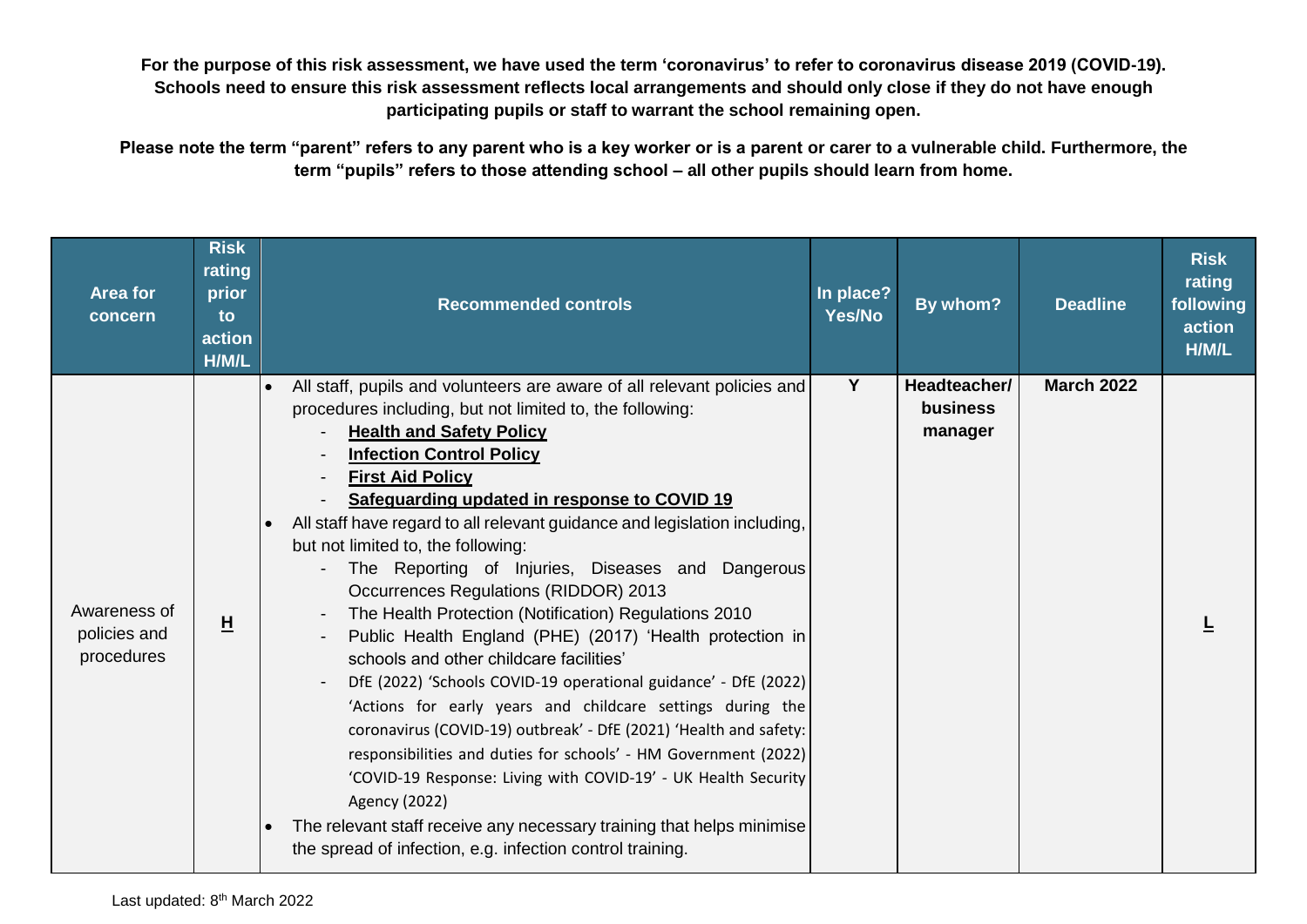| <b>Area for</b><br>concern                   | <b>Risk</b><br>rating<br>prior<br>to<br>action<br>H/M/L | <b>Recommended controls</b>                                                                                                                                                                                                                                                                                                                                                                                                                                                                                                                                                                                                                                                                                                                                                                                                                                                                                                                                                                                                                                                                                                                                                                                                                                                                                                                                                             | In place?<br>Yes/No                                    | By whom?           | <b>Deadline</b>   | <b>Risk</b><br>rating<br>following<br>action<br>H/M/L |
|----------------------------------------------|---------------------------------------------------------|-----------------------------------------------------------------------------------------------------------------------------------------------------------------------------------------------------------------------------------------------------------------------------------------------------------------------------------------------------------------------------------------------------------------------------------------------------------------------------------------------------------------------------------------------------------------------------------------------------------------------------------------------------------------------------------------------------------------------------------------------------------------------------------------------------------------------------------------------------------------------------------------------------------------------------------------------------------------------------------------------------------------------------------------------------------------------------------------------------------------------------------------------------------------------------------------------------------------------------------------------------------------------------------------------------------------------------------------------------------------------------------------|--------------------------------------------------------|--------------------|-------------------|-------------------------------------------------------|
|                                              |                                                         | The school keeps up-to-date with advice issued by, but not limited<br>$\bullet$<br>to, the following:<br><b>DfE</b><br><b>NHS</b><br>Department of Health and Social Care<br><b>UKHSA formally PHE</b><br>The school's local health protection team (HPT)<br>Staff are made aware of the school's infection control procedures in<br>$\bullet$<br>relation to coronavirus via email.<br>Parents are made aware of the school's infection control procedures<br>in relation to coronavirus via letter and the school website- they<br>are informed that they must contact the school as soon as possible<br>if they believe their child has been exposed to coronavirus.<br>Pupils are made aware of the school's infection control procedures<br>$\bullet$<br>in relation to coronavirus via class bubble and are informed that they<br>must tell a member of staff if they begin to feel unwell.<br>The Data Protection Policy and Records Management policy_is<br>$\bullet$<br>always followed – this includes withholding the names of staff,<br>volunteers and pupils with either confirmed or suspected cases of<br>coronavirus.<br>Regular staff meetings, briefings and communications with a focus<br>$\bullet$<br>on safety protocols and requirements take place with a wide variety<br>of staff from across whole school<br>COVID management plan in place for any outbreak. | <b>Email</b><br>and put<br>on staff<br>shared<br>drive | <b>Class staff</b> | 8/3/2022          |                                                       |
| Understanding of<br>self isolation<br>advice | 느                                                       | · Staff, parents, pupils and visitors are informed of the national<br>guidance regarding self -isolation from the UKHSA via the School<br><b>Newsletter</b><br>. It is no longer a legal requirement to self-isolate following a positive<br>coronavirus test. As with all things through the pandemic<br>Queensgate will take a sensible and balance approach. If you test<br>positive please inform the headteacher/deputy headteacher. We will                                                                                                                                                                                                                                                                                                                                                                                                                                                                                                                                                                                                                                                                                                                                                                                                                                                                                                                                       | L                                                      | <b>HT</b>          | <b>March 2022</b> |                                                       |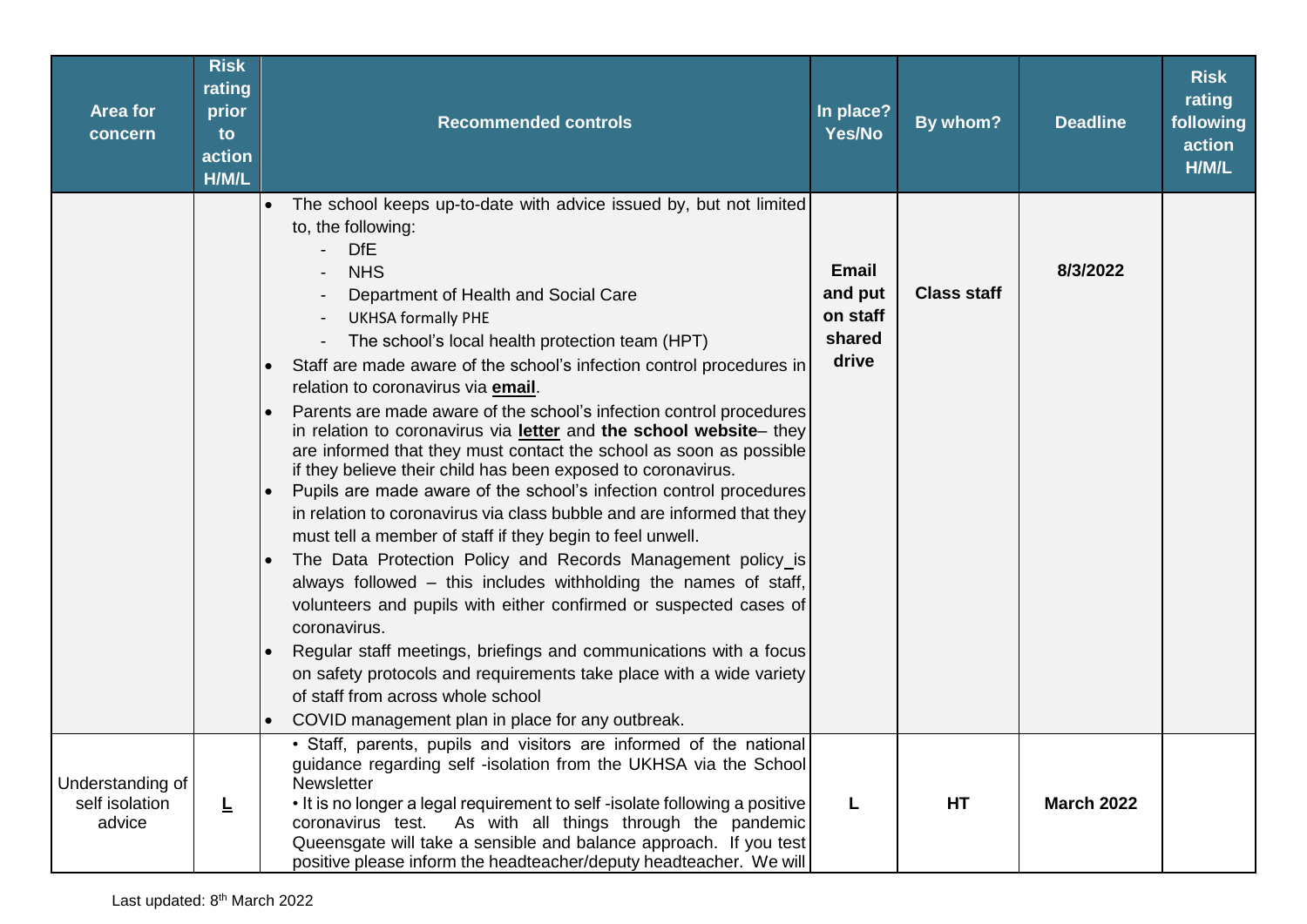| <b>Area for</b><br>concern                                                          | <b>Risk</b><br>rating<br>prior<br>to<br>action<br>H/M/L | <b>Recommended controls</b>                                                                                                                                                                                                                                                                                                                                                                                                                                                                                                                                                                                                                                                                                                                                                                                                                 | In place?<br>Yes/No | By whom? | <b>Deadline</b>   | <b>Risk</b><br>rating<br>following<br>action<br>H/M/L |
|-------------------------------------------------------------------------------------|---------------------------------------------------------|---------------------------------------------------------------------------------------------------------------------------------------------------------------------------------------------------------------------------------------------------------------------------------------------------------------------------------------------------------------------------------------------------------------------------------------------------------------------------------------------------------------------------------------------------------------------------------------------------------------------------------------------------------------------------------------------------------------------------------------------------------------------------------------------------------------------------------------------|---------------------|----------|-------------------|-------------------------------------------------------|
|                                                                                     |                                                         | discuss each situation on a case by case basis. Some will take time<br>off school if too unwell to work, some will work from home and some<br>will attend work with other measures in place. Vulnerable staff will<br>be told if a member of staff has tested positive for Covid.<br>. Parents, pupils and visitors are informed of any additional school -<br>level advice on self -isolation.<br>• Staff, parents, pupils and visitors are made aware of any changes<br>to self-isolation guidance.                                                                                                                                                                                                                                                                                                                                       |                     |          |                   |                                                       |
| Close contact<br>with confirmed<br>coronavirus<br>cases                             | $\underline{\mathsf{M}}$                                | • Staff, parents and pupils are made aware that the routine contact<br>tracing conducted by NHS Test and Trace ends from 24 February<br>2022<br>• Staff, parents and pupils are informed that from 24 February 2022<br>close contacts of positive cases are not required to take daily tests<br>or self<br>-isolate.<br>• Staff, parents and pupils are informed that people who live in the<br>same household as someone with coronavirus are at highest risk of<br>becoming infected, and those who have stayed overnight in the same<br>household are also at high risk.<br>• Staff are informed of the symptoms of possible coronavirus<br>infection,<br>e.g. a cough, a high temperature, and/or loss of taste or smell and<br>are kept up to date with national guidance about the signs,<br>symptoms and transmission of coronavirus |                     | HT       | <b>March 2022</b> |                                                       |
| Contact with<br>individuals who<br>develop<br>coronavirus<br>symptoms at<br>school. | <u>M</u>                                                | The legal requirement to self-isolate if you are a close contact<br>$\bullet$<br>of someone with coronavirus ended on 24 February.<br>However: - In most cases, staff, parents and carers will agree<br>that a member of staff or pupil with the key symptoms of<br>coronavirus should not attend school, given the potential risk<br>to others.<br>School can take the decision to refuse a pupil, if in our<br>$\bullet$<br>reasonable judgement, it is necessary to protect other pupils<br>and staff from possible infection with coronavirus.                                                                                                                                                                                                                                                                                          | yes                 | HT       | <b>March 2022</b> |                                                       |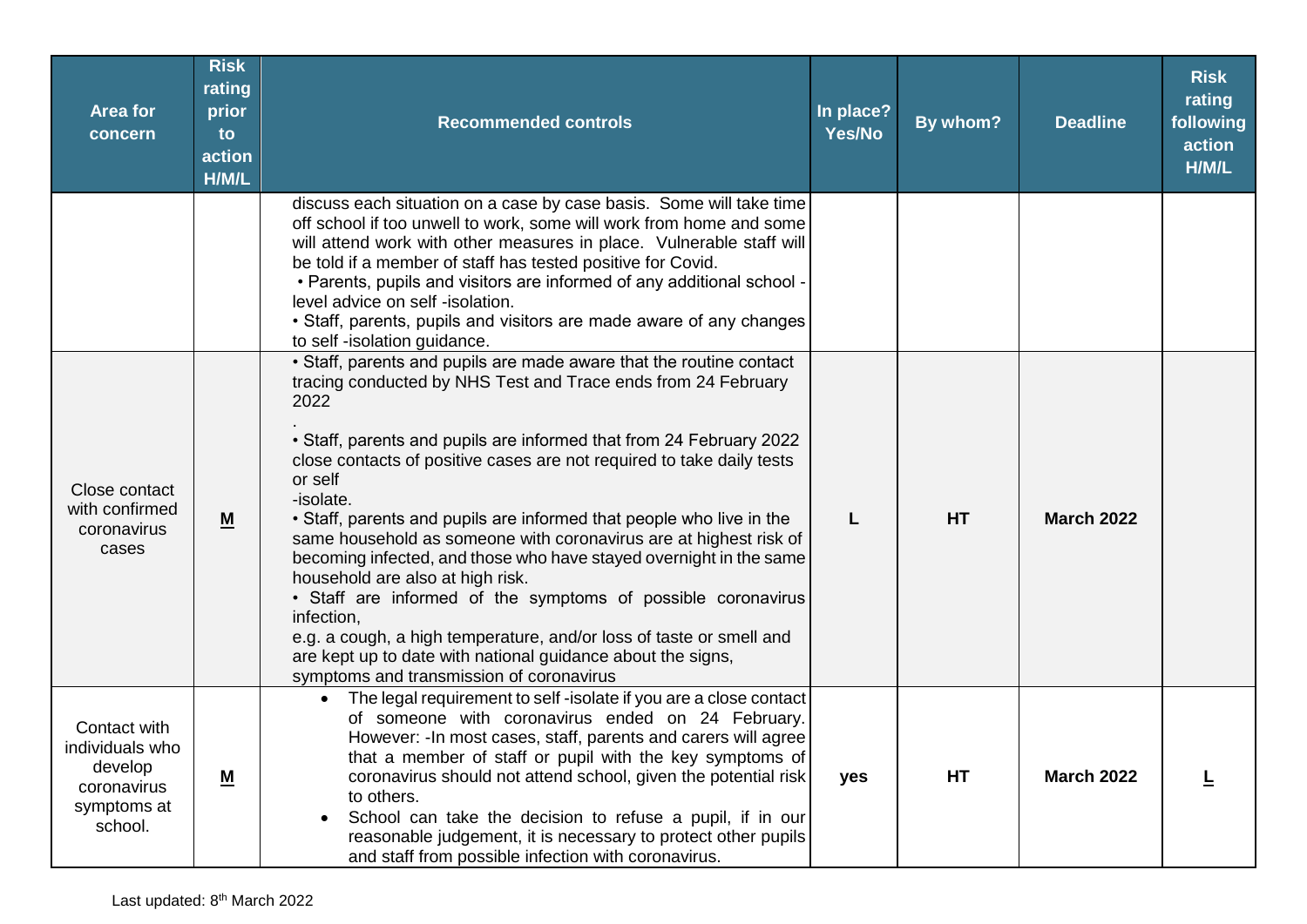| <b>Area for</b><br>concern | <b>Risk</b><br>rating<br>prior<br>to<br>action<br>H/M/L | <b>Recommended controls</b>                                                                                                                                                                                                                                                                                                                                                                                                                                                                                                                                                                                                                                                                                                                                                                                                                                                                                                                                                                                                                                                                                                                                                                                                                                                                                                                                                                                                                                                                                                                                                                                                                                                                                                                                                                                                                                                         | In place?<br>Yes/No | By whom? | <b>Deadline</b> | <b>Risk</b><br>rating<br>following<br>action<br>H/M/L |
|----------------------------|---------------------------------------------------------|-------------------------------------------------------------------------------------------------------------------------------------------------------------------------------------------------------------------------------------------------------------------------------------------------------------------------------------------------------------------------------------------------------------------------------------------------------------------------------------------------------------------------------------------------------------------------------------------------------------------------------------------------------------------------------------------------------------------------------------------------------------------------------------------------------------------------------------------------------------------------------------------------------------------------------------------------------------------------------------------------------------------------------------------------------------------------------------------------------------------------------------------------------------------------------------------------------------------------------------------------------------------------------------------------------------------------------------------------------------------------------------------------------------------------------------------------------------------------------------------------------------------------------------------------------------------------------------------------------------------------------------------------------------------------------------------------------------------------------------------------------------------------------------------------------------------------------------------------------------------------------------|---------------------|----------|-----------------|-------------------------------------------------------|
|                            |                                                         | If anyone develops coronavirus symptoms while at school,<br>they are sent home and informed of the national guidance on<br>what to do if you have symptoms or test positive for<br>coronavirus.<br>Pupils being sent home after displaying symptoms who are<br>awaiting collection by a parent are moved to a room where<br>they can be isolated behind a closed door, with an open<br>window for ventilation where possible. If it is not possible to<br>isolate the pupil, they are moved to an area which is at least<br>two metres away from others. If required, a member of staff<br>supervises the pupil.<br>If the pupil needs to use the toilet while awaiting collection,<br>they use a separate bathroom if possible. The bathroom is<br>cleaned and disinfected using standard cleaning products<br>before being used by anyone else.<br>Emergency assistance is called immediately if the pupil's<br>symptoms worsen, and they require further medical care.<br>PPE is worn by supervising staff if direct personal care is<br>needed and they cannot maintain a distance of two metres.<br>In exceptional circumstances, where a pupil's parent cannot<br>arrange to have their symptomatic child collected, the school<br>may make alternative arrangements to get the pupil home i.e.<br>if within walking distance, 2 members of staff may walk the<br>pupil home<br>Symptomatic individuals are directed to not use public<br>transport to get home.<br>Anyone who comes into contact with a symptomatic<br>$\bullet$<br>individual should wash their hands thoroughly for 20 seconds<br>with soap and running warm water or hand sanitiser. The area<br>around the symptomatic individual is cleaned after they have<br>left the premises.<br>Staff members who have helped someone with symptoms<br>and any pupils who have been in close contact with them are |                     |          |                 |                                                       |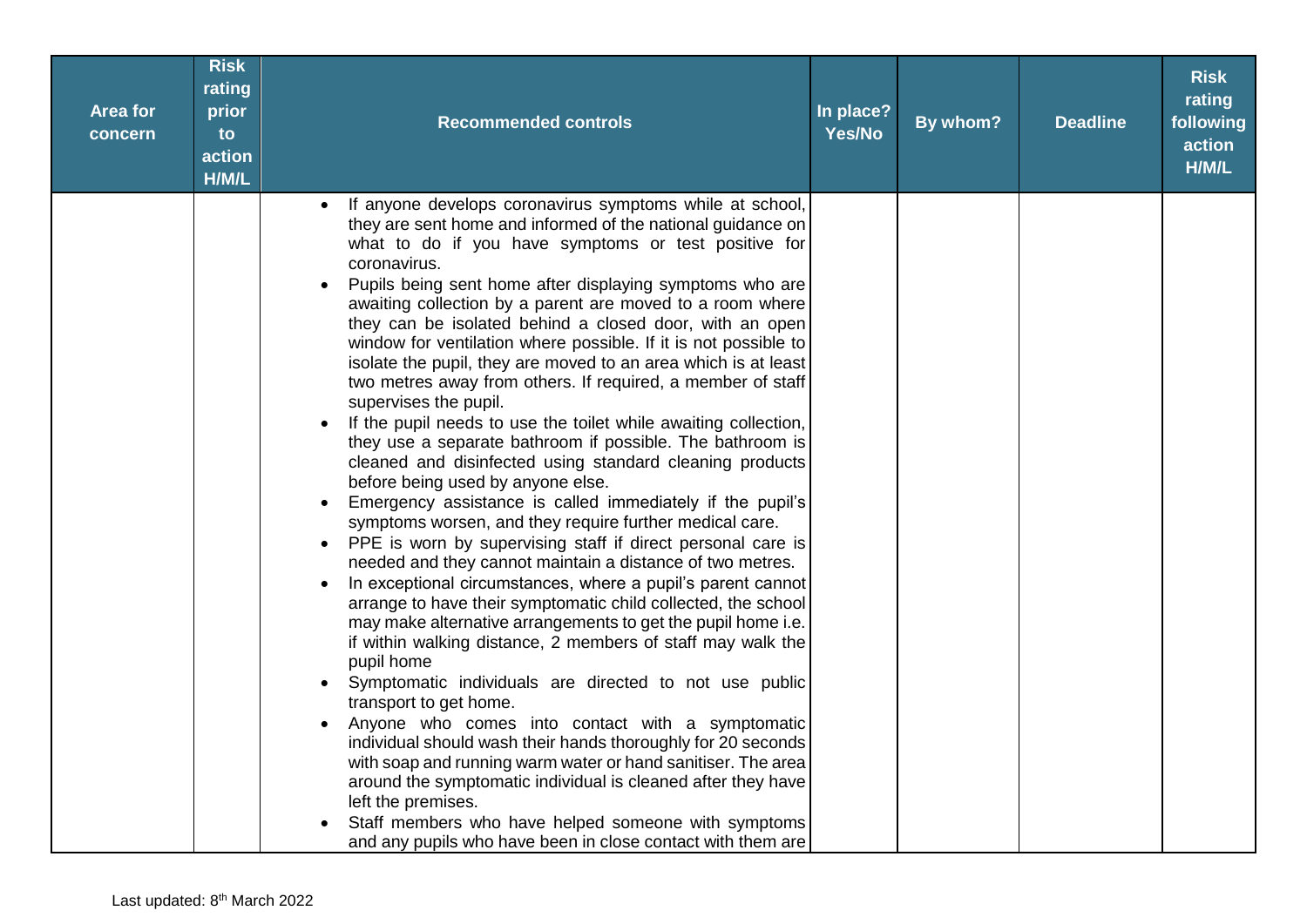| <b>Area for</b><br>concern                                   | <b>Risk</b><br>rating<br>prior<br>to<br>action<br>H/M/L | <b>Recommended controls</b>                                                                                                                                                                                                                                                                                                                                                                                                                                                                                                                                                                                                                                                                                                                                                                                                                                                                                                                                                                                                                                                                                                                                                                                                                                                                                                                                                                                                                           | In place?<br>Yes/No | By whom?  | <b>Deadline</b>   | <b>Risk</b><br>rating<br>following<br>action<br>H/M/L |
|--------------------------------------------------------------|---------------------------------------------------------|-------------------------------------------------------------------------------------------------------------------------------------------------------------------------------------------------------------------------------------------------------------------------------------------------------------------------------------------------------------------------------------------------------------------------------------------------------------------------------------------------------------------------------------------------------------------------------------------------------------------------------------------------------------------------------------------------------------------------------------------------------------------------------------------------------------------------------------------------------------------------------------------------------------------------------------------------------------------------------------------------------------------------------------------------------------------------------------------------------------------------------------------------------------------------------------------------------------------------------------------------------------------------------------------------------------------------------------------------------------------------------------------------------------------------------------------------------|---------------------|-----------|-------------------|-------------------------------------------------------|
|                                                              |                                                         | informed that they do not need to self-isolate unless they<br>develop symptoms themselves.<br>The school does not routinely take the temperature of pupils.<br>Staff members are reminded of legislative and school specific<br>safety protocols, procedures and expectations by way of<br>weekly staff briefings, updates from HR and H&S and<br>updated government guidance as and when it is<br>updated/released.                                                                                                                                                                                                                                                                                                                                                                                                                                                                                                                                                                                                                                                                                                                                                                                                                                                                                                                                                                                                                                  |                     |           |                   |                                                       |
| Managing<br>confirmed cases<br>Ωf<br>Coronavirus/Omi<br>cron | H                                                       | The legal requirement to self-isolate if you have coronavirus ended<br>$\bullet$<br>on 24 February. Discussed on a case by case basis<br>School can take the decision to refuse a pupil, if in our reasonable<br>$\bullet$<br>judgement, it is necessary to protect other pupils and staff from<br>possible infection with coronavirus.<br>Staff, pupils and parents are informed of how the school responds to<br>$\bullet$<br>confirmed cases of coronavirus.<br>Where an individual in the school community tests positive for<br>$\bullet$<br>coronavirus, the school follows public health advice and Infection<br>Control procedures.<br>Individuals who test positive for coronavirus follow the UKHSA<br>$\bullet$<br>guidance on precautions to take.<br>Staff who have coronavirus are supported to work from home where<br>$\bullet$<br>possible.<br>Individuals with coronavirus are informed that the government<br>$\bullet$<br>advise s they stay at home and may take an LFD test from five days<br>after their symptoms started (or the day they tested positive if they<br>did not have symptoms) and on the following day. If they have 7<br>negative test results on consecutive days, and they do not have a<br>temperature, they are able to return to school.<br>Where/When required i.e. an outbreak, relevant parents and staff<br>are informed of the confirmed case; however, the name of the<br>individual is not shared. | y                   | <b>HT</b> | <b>March 2022</b> |                                                       |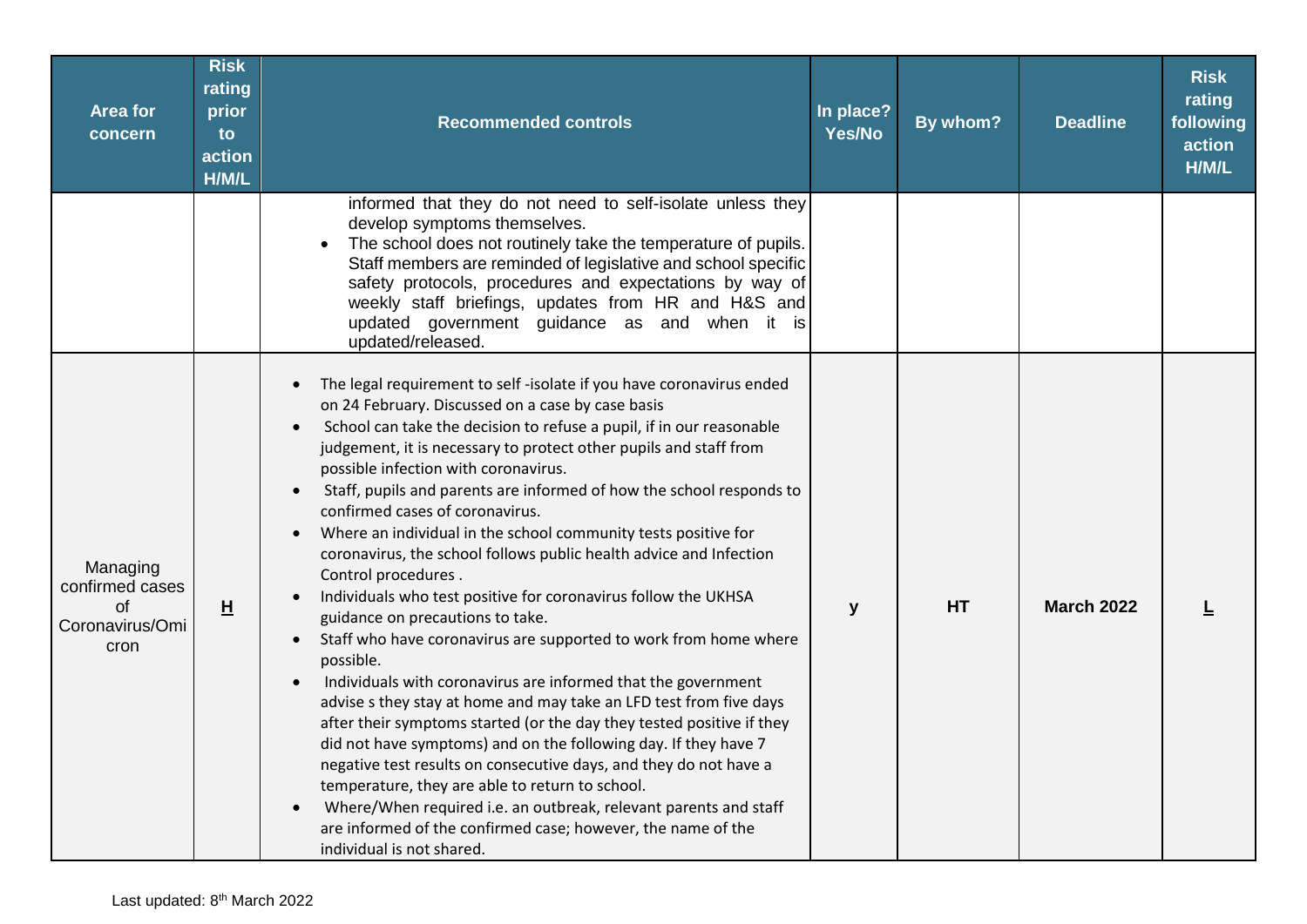| <b>Area for</b><br>concern | <b>Risk</b><br>rating<br>prior<br>to<br>action<br>H/M/L | <b>Recommended controls</b>                                                                                                                                                                                                                                                                                                                                                                                                                                                                                                                                                                                                                                                                                                                                                                                                                                                                                                                                                                                                                                                                                                                                                                                                                                                                                                                                                                                                                                                                                                 | In place?<br>Yes/No | By whom?                                | <b>Deadline</b>            | <b>Risk</b><br>rating<br>following<br>action<br>H/M/L |
|----------------------------|---------------------------------------------------------|-----------------------------------------------------------------------------------------------------------------------------------------------------------------------------------------------------------------------------------------------------------------------------------------------------------------------------------------------------------------------------------------------------------------------------------------------------------------------------------------------------------------------------------------------------------------------------------------------------------------------------------------------------------------------------------------------------------------------------------------------------------------------------------------------------------------------------------------------------------------------------------------------------------------------------------------------------------------------------------------------------------------------------------------------------------------------------------------------------------------------------------------------------------------------------------------------------------------------------------------------------------------------------------------------------------------------------------------------------------------------------------------------------------------------------------------------------------------------------------------------------------------------------|---------------------|-----------------------------------------|----------------------------|-------------------------------------------------------|
|                            |                                                         | Staff are notified each time a positive case notification is received • If<br>$\bullet$<br>the school has confirmed cases, or an overall rise in sickness absence<br>where coronavirus is suspected, the school continues to work with<br>the DfE's dedicated coronavirus advice service (or local HPT if the<br>case is escalated.                                                                                                                                                                                                                                                                                                                                                                                                                                                                                                                                                                                                                                                                                                                                                                                                                                                                                                                                                                                                                                                                                                                                                                                         |                     |                                         |                            |                                                       |
| Poor hygiene<br>practice   | H                                                       | Posters are displayed throughout the school reminding pupils to<br>wash their hands, e.g. before entering and leaving the school - the<br>school have installed pull ups to raise awareness.<br>Pupils wash their hands with soap before and after break times<br>$\bullet$<br>and lunchtimes for no less than 20 seconds.<br>Additional alcohol-based sanitiser (that contains no less than 60<br>percent alcohol).<br>Infection control procedures are adhered to as much as possible in<br>$\bullet$<br>accordance with the DfE and PHE's guidance.<br>Sufficient amounts of soap (or hand sanitiser where applicable),<br>$\bullet$<br>clean water, paper towels/hand dryer and waste disposal bins are<br>supplied in all toilets and kitchen areas where appropriate.<br>Each classroom has a sink, hot water, soap, and hand sanitiser<br>available.<br>Bar soap is not used, in line with the <b>Infection Control Policy</b> - liquid<br>$\bullet$<br>soap dispensers are installed and used instead.<br>Pupils are supervised by staff observing social distancing when<br>$\bullet$<br>washing their hands to ensure it is done correctly, where necessary.<br>Pupils do not share cutlery, cups, or food.<br>$\bullet$<br>All utensils are thoroughly cleaned before and after use.<br>$\bullet$<br>Cleaners are employed by the school to carry out daily, thorough<br>$\bullet$<br>cleaning that follows national guidance and is compliant with the<br><b>COSHH Policy and the Health and Safety Policy.</b> | <b>YES</b>          | Headteacher/<br>site<br>manager/SB<br>M | 8 <sup>th</sup> March 2022 |                                                       |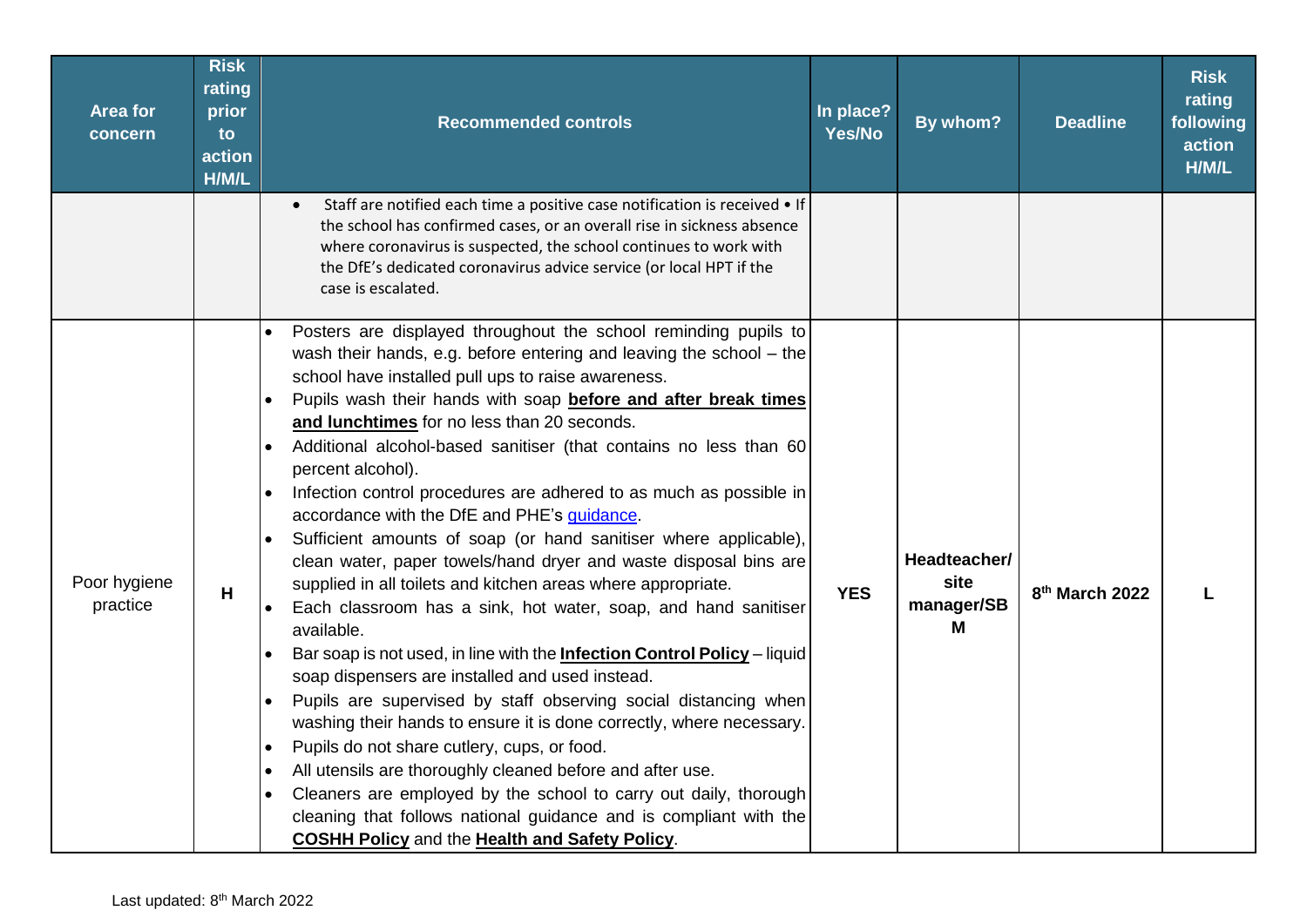| <b>Area for</b><br>concern                  | <b>Risk</b><br>rating<br>prior<br>to<br>action<br>H/M/L | <b>Recommended controls</b>                                                                                                                                                                                                                                                                                                                                                                                                                                                                                                                                                                                                                                                                                                                                                                                                                                                                                                                                                                                                                                                                                                                       | In place?<br>Yes/No | By whom? | <b>Deadline</b>   | <b>Risk</b><br>rating<br>following<br>action<br>H/M/L |
|---------------------------------------------|---------------------------------------------------------|---------------------------------------------------------------------------------------------------------------------------------------------------------------------------------------------------------------------------------------------------------------------------------------------------------------------------------------------------------------------------------------------------------------------------------------------------------------------------------------------------------------------------------------------------------------------------------------------------------------------------------------------------------------------------------------------------------------------------------------------------------------------------------------------------------------------------------------------------------------------------------------------------------------------------------------------------------------------------------------------------------------------------------------------------------------------------------------------------------------------------------------------------|---------------------|----------|-------------------|-------------------------------------------------------|
|                                             |                                                         | The SBM arranges enhanced cleaning to be undertaken where<br>$\bullet$<br>required.                                                                                                                                                                                                                                                                                                                                                                                                                                                                                                                                                                                                                                                                                                                                                                                                                                                                                                                                                                                                                                                               |                     |          |                   |                                                       |
| <b>PPE</b>                                  | H                                                       | PPE is distributed to all staff who provide intimate care for pupils in need<br>and for cases where a pupil becomes unwell with symptoms of coronavirus<br>whilst in school and a social distance cannot be maintained.<br>PPE consists of gloves, aprons, masks, visors, safety glasses/goggles.<br>Used PPE is disposed of properly using designated bins provided around<br>the school.<br>PPE is widely available throughout the whole school. Stock levels are<br>maintained and staff understand the necessity of it's use in school and<br>when it is required.<br>All PPE waste is put in a plastic rubbish bag which, once full, is tied and<br>placed in a second tied bag and stored in a suitable and secure place,<br>marked for storage for 72 hours. Following this period, it is put in the<br>communal waste area.                                                                                                                                                                                                                                                                                                               | yes                 | HT       | <b>March 2022</b> |                                                       |
| Hand cleaning<br>and respiratory<br>hygiene | н                                                       | Enhanced hygiene practices remain in place.<br>$\bullet$<br>Suitable handwashing and sanitising facilities are provided for individuals<br>to wash their hands regularly and at regular intervals throughout the day.<br>There is an adequate amount of handwashing stations which are kept well-<br>$\bullet$<br>supplied with soap and running water or hand sanitiser.<br>Pupils are supervised, where appropriate, when using hand sanitiser to<br>$\bullet$<br>ensure they do not ingest any.<br>Younger pupils and those with additional needs are supported to ensure<br>$\bullet$<br>they adopt good hand cleaning and respiratory hygiene practices.<br>Stock control measures are in place to ensure sufficient cleansing supplies<br>$\bullet$<br>across whole school at all times.<br>Adequate amounts of tissues and designated respiratory hygiene bins are<br>available in relevant areas such as classrooms.<br>Any respiratory hygiene bins are emptied daily and disposed of in<br>$\bullet$<br>accordance with safety protocols.<br>Staff can restock items such as tissues and cleansing items on a daily basis.<br>$\bullet$ | yes                 | HT       | <b>March 2022</b> |                                                       |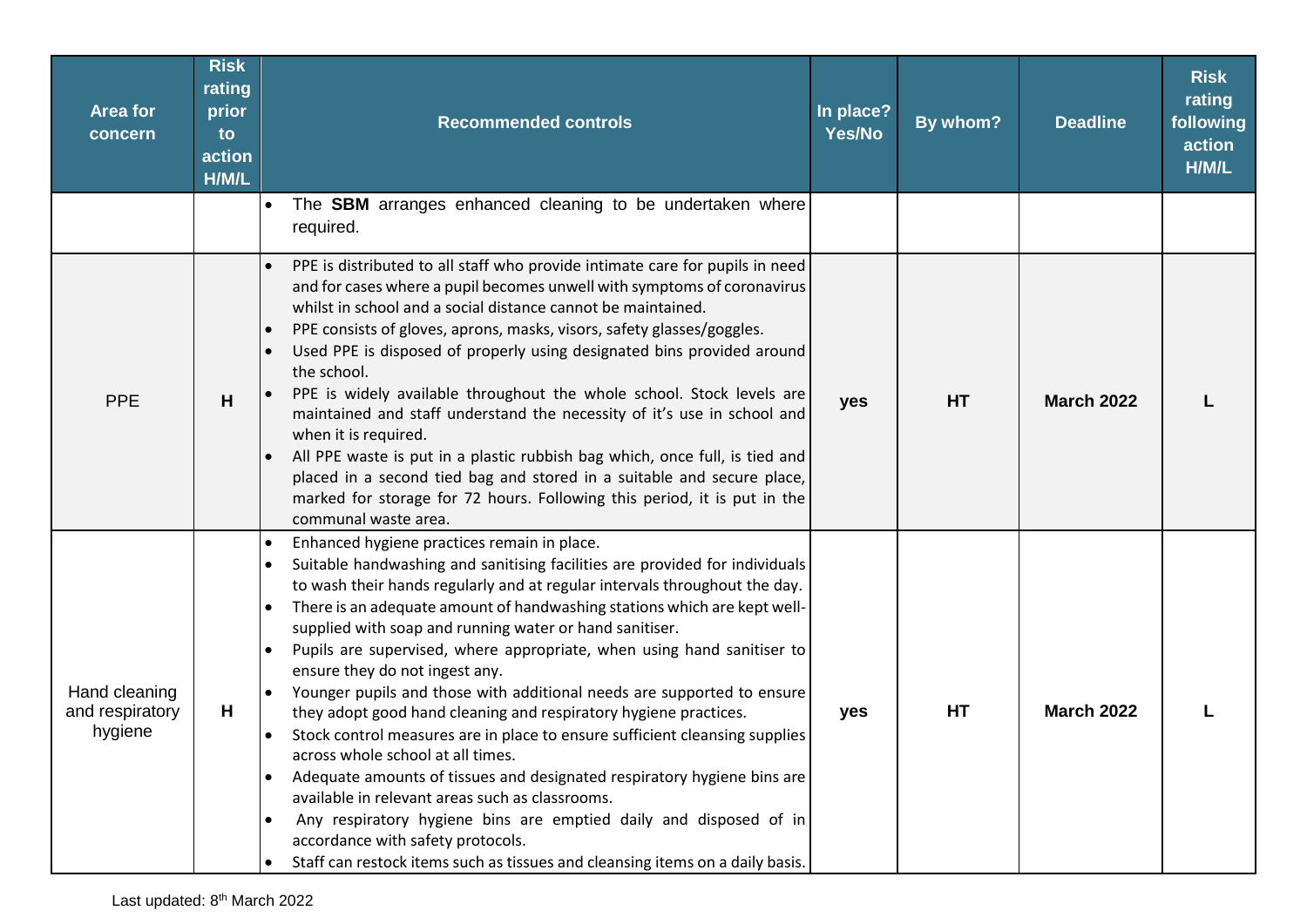| <b>Area for</b><br>concern | <b>Risk</b><br>rating<br>prior<br>to<br>action<br>H/M/L | <b>Recommended controls</b>                                                                                                                                                                                                                                                                                                                                                                                                                                                                                                                                                                                                                                                                                                                                                                                                                                                                                                                                                                                                                                                                                                                                                                             | In place?<br>Yes/No | By whom?   | <b>Deadline</b>    | <b>Risk</b><br>rating<br>following<br>action<br>H/M/L |
|----------------------------|---------------------------------------------------------|---------------------------------------------------------------------------------------------------------------------------------------------------------------------------------------------------------------------------------------------------------------------------------------------------------------------------------------------------------------------------------------------------------------------------------------------------------------------------------------------------------------------------------------------------------------------------------------------------------------------------------------------------------------------------------------------------------------------------------------------------------------------------------------------------------------------------------------------------------------------------------------------------------------------------------------------------------------------------------------------------------------------------------------------------------------------------------------------------------------------------------------------------------------------------------------------------------|---------------------|------------|--------------------|-------------------------------------------------------|
|                            |                                                         | Visual aids are displayed throughout the school reminding pupils to wash<br>$\bullet$<br>their hands regularly and follow the 'catch it, bin it, kill it' approach<br>Where assemblies take place, reminders on personal hygiene and safety<br>practices are reiterated to pupils.<br>Any alcohol -based hand sanitiser and cleaning products are kept out of<br>the way of pupils.<br>Hand sanitiser stations/supplies are available across school including the<br>school entrance foyer, all classrooms, shared areas and offices.<br>Any stakeholders with allergies to any PPE such as hand sanitiser are to use<br>soap and water and apply hand cream afterwards where necessary.<br>Pupils are instructed to cough or sneeze into their inner elbow and use a<br>tissue to cover their mouths and noses where possible, disposing of the<br>tissue in designated lidded bins.<br>Pupils should wash their hands or sanitise after they have coughed or<br>sneezed.<br>Younger pupils and those with complex needs are supported to ensure<br>$\bullet$<br>they adopt good hand cleaning and respiratory hygiene practices which<br>may include an individual risk assessment being implemented. |                     |            |                    |                                                       |
| Cleaning                   | H                                                       | The cleaning team make sure:<br>$\bullet$<br>> Frequently touched surfaces/common contact points being<br>cleaned more often than normal i.e., door handles, light switches,<br>push bars/buttons, desks, whiteboards/interactive screens,<br>photocopiers, taps, toilet seats and flush handles, handrails,<br>kitchen appliances, printers, telephones, PC's and ICT devices.<br>$\triangleright$ toilets is cleaned regularly.<br>Antibacterial hand wipes available in locations across school to enable al<br>$\bullet$<br>staff to undertake cleansing throughout the day.<br>Adequate amounts of suitable cleaning agents are available across whole<br>school for all staff and is replenished daily/when required when levels fall<br>low.                                                                                                                                                                                                                                                                                                                                                                                                                                                     | yes                 | <b>Yes</b> | <b>HT/Top Mops</b> |                                                       |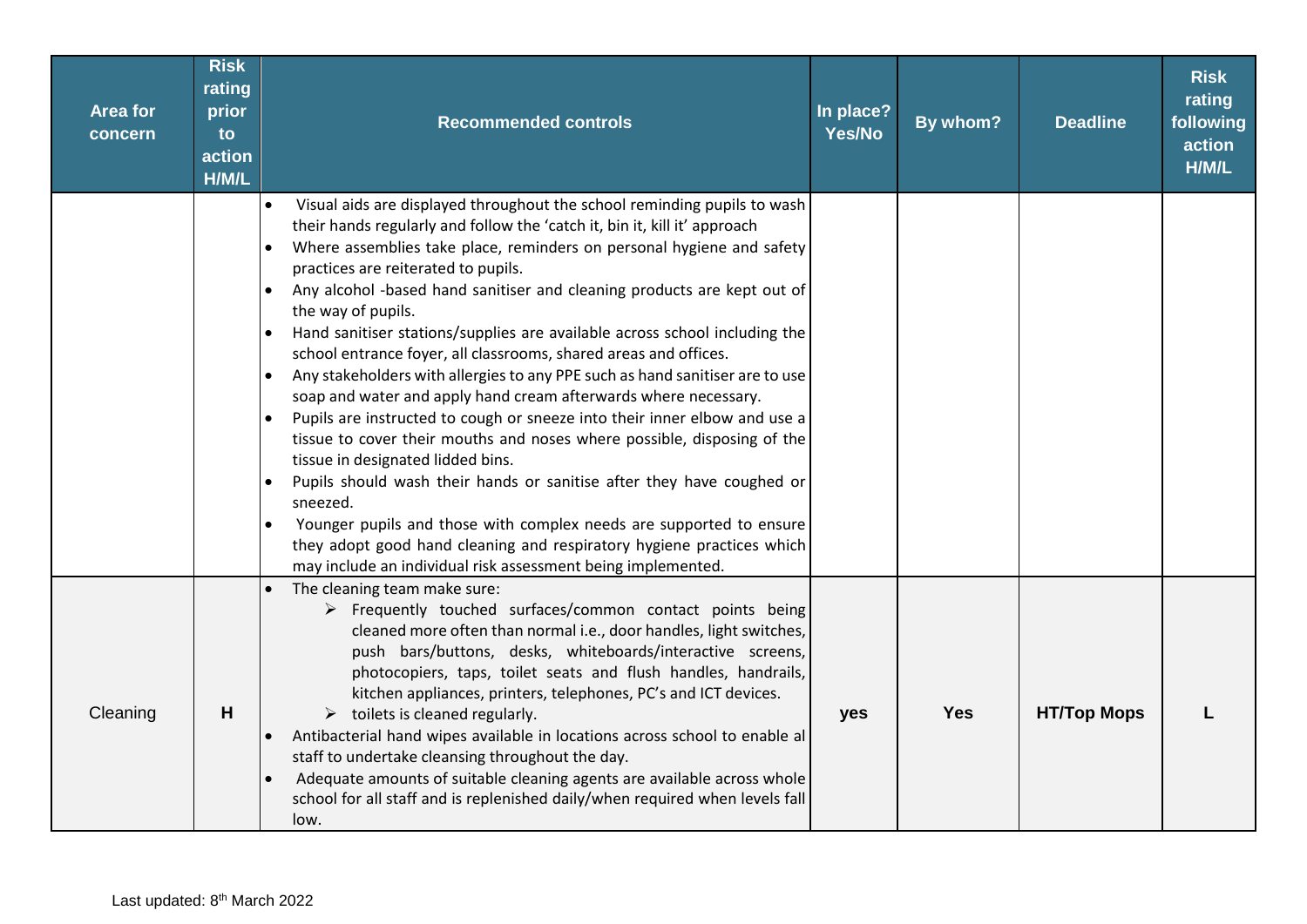| <b>Area for</b><br>concern | <b>Risk</b><br>rating<br>prior<br>to<br>action<br>H/M/L | <b>Recommended controls</b>                                                                                                                                                                                                                                                                                                                                                                                                                                                                                                                                                                                                                                                                                                                                                                                                                                                                                                                                                                                                                                                                                                                                                                    | In place?<br>Yes/No | By whom? | <b>Deadline</b> | <b>Risk</b><br>rating<br>following<br>action<br>H/M/L |
|----------------------------|---------------------------------------------------------|------------------------------------------------------------------------------------------------------------------------------------------------------------------------------------------------------------------------------------------------------------------------------------------------------------------------------------------------------------------------------------------------------------------------------------------------------------------------------------------------------------------------------------------------------------------------------------------------------------------------------------------------------------------------------------------------------------------------------------------------------------------------------------------------------------------------------------------------------------------------------------------------------------------------------------------------------------------------------------------------------------------------------------------------------------------------------------------------------------------------------------------------------------------------------------------------|---------------------|----------|-----------------|-------------------------------------------------------|
|                            |                                                         | PPE is available to all members of staff who require it to carry out cleaning<br>safely including cleaning materials and PPE equipment available in every<br>class.<br>Hall floors deep cleaned daily.<br>$\bullet$<br>Designated bins for hygiene items such as tissues, wipes and other<br>cleansing resources. Double bag approach to any hygiene waste removal<br>and disposal.<br>Surfaces, toys, books, doors, sinks, toilets and light switches are cleaned<br>more regularly, using disinfectant, in line with the COSHH.<br>Frequently touched surfaces, equipment, tools and resources for messy<br>play are recommended to be thoroughly cleaned and dried before and<br>after they are used.<br>Clear procedures are put in place to ensure stringent cleaning processes<br>are followed for food preparation areas, dining areas and table coverings.                                                                                                                                                                                                                                                                                                                             |                     |          |                 |                                                       |
| Testing                    |                                                         | If an individual tests positive for Coronavirus via LFD or PCR test they are<br>told to follow the UKHSA guidance.<br>Staff, parents and pupils are informed that staff and pupils no longer need<br>to take a lateral flow device (LFD) test twice a week at home.<br>The school will consider offering a PCR symptomatic staff member a testing<br>$\bullet$<br>kit if they cannot otherwise access testing quickly and if the individual is<br>vital to the running of the school.<br>Parents and staff are asked to inform the school immediately of test<br>$\bullet$<br>results.<br>Staff, parents and pupils are informed that staff and pupils no longer need<br>to take a lateral flow device (LFD) test twice a week at home.<br>Twice weekly lateral testing ended in School staff on 28.02.2022. Staff are<br>$\bullet$<br>encouraged to test if they develop an illness or symptoms related to<br>Coronavirus.<br>If a staff member received a positive result from a lateral test, then they<br>$\bullet$<br>are required to take a PCR (Polymerase Chain reaction) Covid Test which is<br>obtained by visiting a through walk -in/drive -through or postal testing<br>services. |                     |          |                 |                                                       |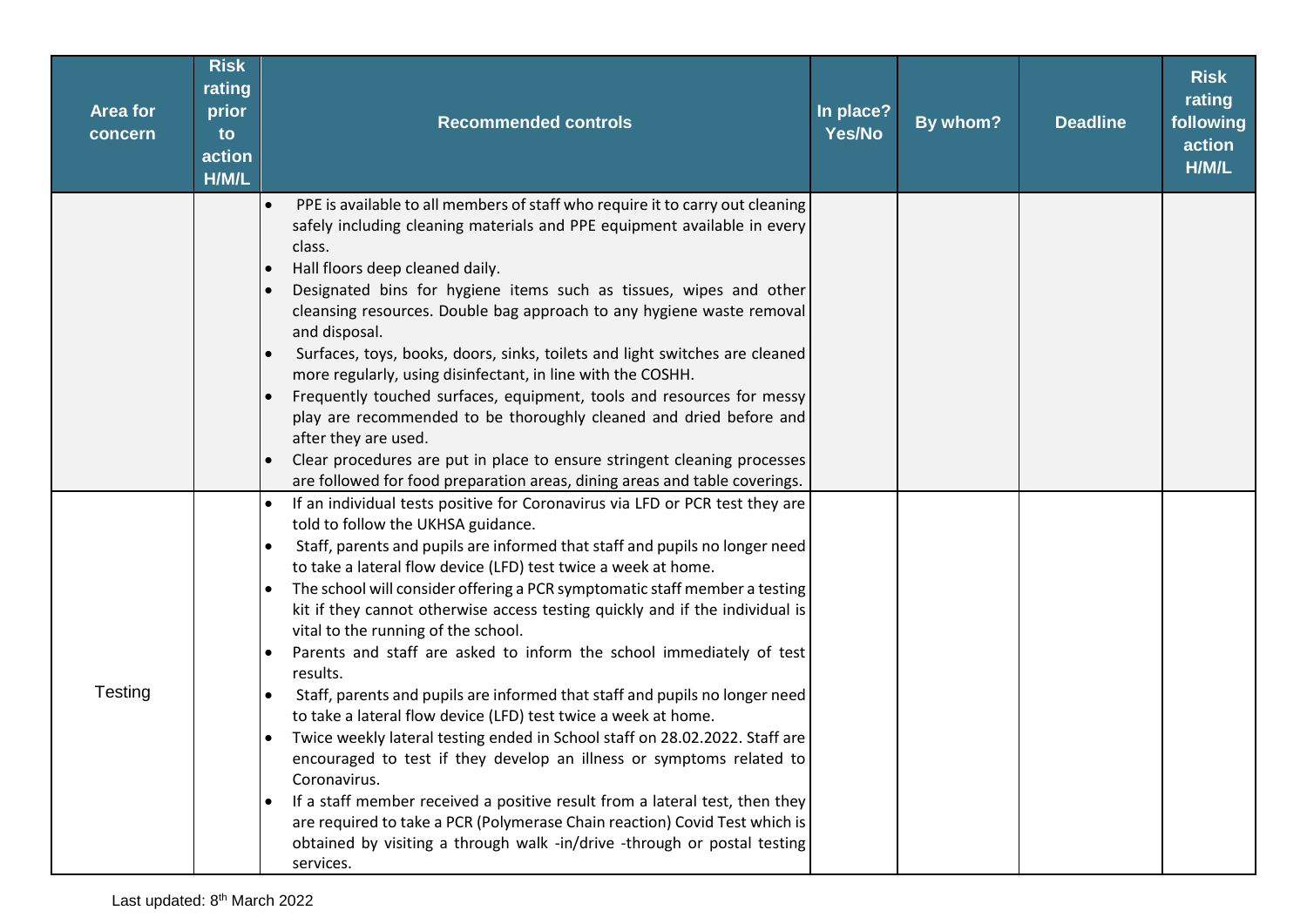| <b>Area for</b><br>concern       | <b>Risk</b><br>rating<br>prior<br><b>to</b><br>action<br>H/M/L | <b>Recommended controls</b>                                                                                                                                                                                                                                                                                                                                                                                                                                                                                                                                                                                                                                                                                                                                                                    | In place?<br>Yes/No | By whom?  | <b>Deadline</b>   | <b>Risk</b><br>rating<br>following<br>action<br>H/M/L |
|----------------------------------|----------------------------------------------------------------|------------------------------------------------------------------------------------------------------------------------------------------------------------------------------------------------------------------------------------------------------------------------------------------------------------------------------------------------------------------------------------------------------------------------------------------------------------------------------------------------------------------------------------------------------------------------------------------------------------------------------------------------------------------------------------------------------------------------------------------------------------------------------------------------|---------------------|-----------|-------------------|-------------------------------------------------------|
| Unvaccinated<br>members of staff |                                                                | The school encourages all eligible staff to take up the vaccine offer.<br>$\bullet$<br>The school enables staff who are eligible for vaccination to attend booked<br>$\bullet$<br>appointments, including during term time where possible.<br>The school asks for the vaccination status of members of staff on the basis<br>that schools are a place of high contact and its need to protect other staff<br>and pupils.<br>Unvaccinated members of staff are reminded by their line manager to pay<br>particular attention to the school's existing system of controls, e.g., regular<br>handwashing.<br>In all cases, the school does not discriminate against any member of staff<br>who has not being vaccinated for any reason, and adheres to its duties<br>under the Equality Act 2010. |                     | <b>HT</b> | <b>March 2022</b> |                                                       |
| Transport                        | M                                                              | In the event of a school or local outbreak, the headteacher will<br>communicate with the schools' LA or transport provider to assess the<br>approach to dedicated school transport they are adopting.<br>Fresh air through ventilation is to be maximised, particularly though open<br>$\bullet$<br>windows and ceiling vents when on/in transport vehicles, i.e., coaches.<br>Transportation to and from leisure centres for swimming lessons<br>(curriculum requirement) maintains full safety protocols regarding sterile<br>environments.                                                                                                                                                                                                                                                  | <b>Yes</b>          | <b>HT</b> | <b>March 2022</b> |                                                       |
| Catering                         |                                                                | The School's kitchen is open and operates within usual legal<br>$\bullet$<br>requirements.<br>$\bullet$<br>The SBM liaises with catering providers to ensure the kitchens can<br>$\bullet$<br>remain fully open throughout the term and food is prepared and<br>delivered in line with any relevant sections of the government's 'Working<br>safely during coronavirus (COVID-19)' guidance.<br>FSM food parcels are provided for eligible pupils who are not attending<br>school during term time where they: - Are self-isolating. - Have had<br>symptoms or a positive test result. - Are not attending as a result of local<br>restrictions advised by the government i.e. Lockdown.                                                                                                       |                     |           |                   |                                                       |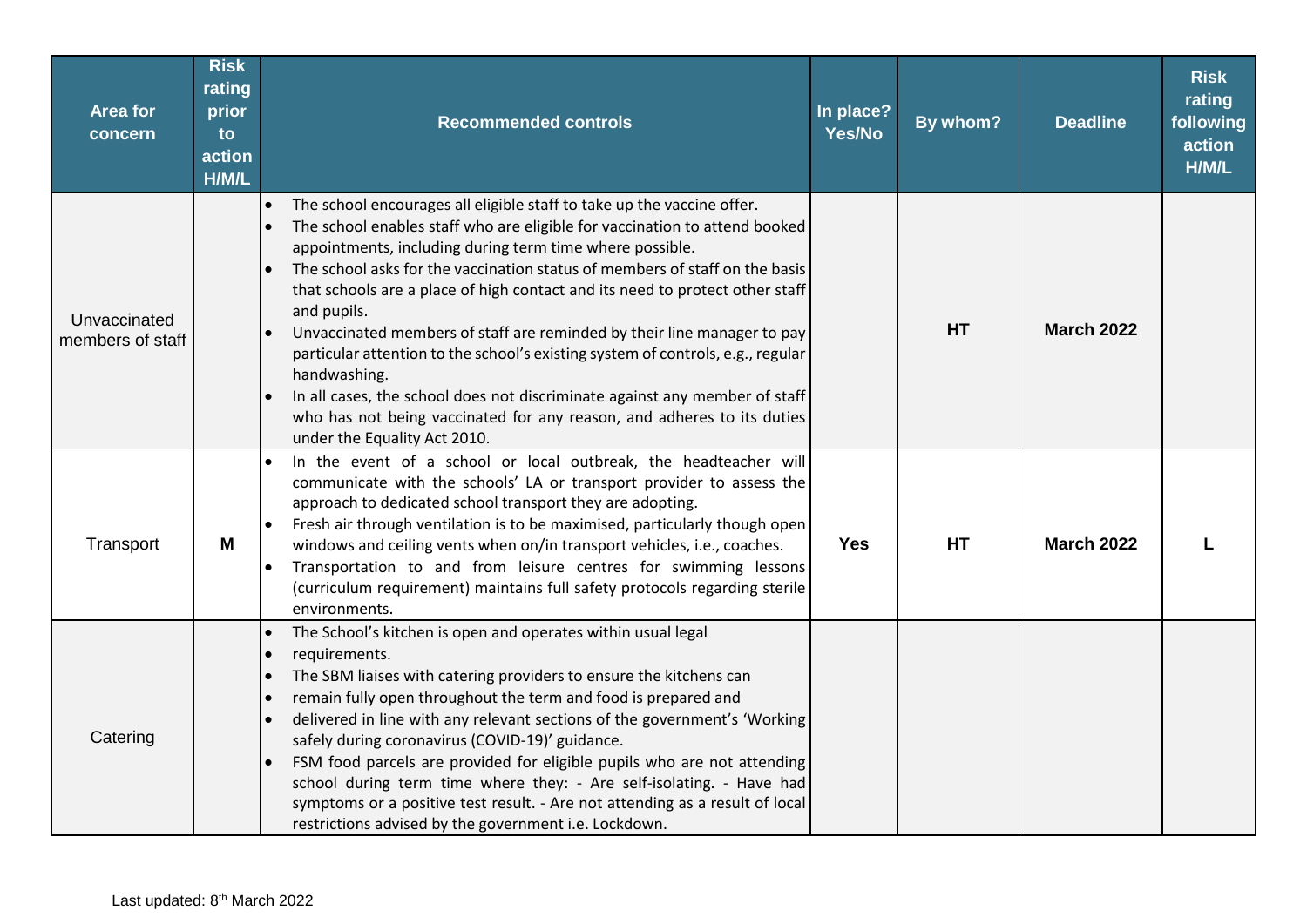| <b>Area for</b><br>concern                         | <b>Risk</b><br>rating<br>prior<br>to<br>action<br>H/M/L | <b>Recommended controls</b>                                                                                                                                                                                                                                                                                                                                                                                                                                                                                                                                                                                                                                                                                                                                                                                                                                                                                                                                                                                                                                                                                                                                                                                                                                                                                                                                                                                                                                                                                                                                                                                                                                                                            | In place?<br>Yes/No | By whom? | <b>Deadline</b> | <b>Risk</b><br>rating<br>following<br>action<br>H/M/L |
|----------------------------------------------------|---------------------------------------------------------|--------------------------------------------------------------------------------------------------------------------------------------------------------------------------------------------------------------------------------------------------------------------------------------------------------------------------------------------------------------------------------------------------------------------------------------------------------------------------------------------------------------------------------------------------------------------------------------------------------------------------------------------------------------------------------------------------------------------------------------------------------------------------------------------------------------------------------------------------------------------------------------------------------------------------------------------------------------------------------------------------------------------------------------------------------------------------------------------------------------------------------------------------------------------------------------------------------------------------------------------------------------------------------------------------------------------------------------------------------------------------------------------------------------------------------------------------------------------------------------------------------------------------------------------------------------------------------------------------------------------------------------------------------------------------------------------------------|---------------------|----------|-----------------|-------------------------------------------------------|
| Access to<br>learning &<br>remote home<br>learning |                                                         | While attendance is mandatory, remote learning is provided for pupils<br>$\bullet$<br>who are following clinical or government guidance to stay at home, e.g.<br>where they are self-isolating. All such pupils not physically unwell are given<br>access to remote education as soon as is reasonably practicable.<br>The headteacher and phase leaders work with teaching staff to identify<br>$\bullet$<br>curriculum priorities and ensure a plan is in place to provide adequate<br>learning material.<br>Teaching staff deliver any remote education in line with the expectations<br>$\bullet$<br>set out in the Remote Learning Policy.<br>The headteacher ensures that all teaching staff understand these<br>expectations and know how to seek help if they feel unable to meet them.<br>The headteacher and SEN leader identify what provision can be reasonably<br>$\bullet$<br>provided for pupils with EHC plans.<br>The headteacher ensures that any pupils taught remotely in KS1 are set<br>work that as a minimum covers three hours a day on average.<br>The headteacher ensures that any pupils taught remotely in KS2 are set<br>$\bullet$<br>work that as a minimum covers four hours a day.<br>The government's catch -up funding is utilised to ensure pupils receive the<br>$\bullet$<br>support they need to catch -up on learning lost due to the coronavirus<br>pandemic.<br>The school informs parents that they should raise any concerns about the<br>quality of the school's remote education offer with the headteacher in the<br>first instance, and that parents may contact Ofsted directly if they feel their<br>concerns have not been satisfactorily addressed. |                     |          |                 |                                                       |
| <b>Educational visits</b>                          |                                                         | Educational visits will be conducted in line with the government guidance.<br>This includes the COVID secure measures in place at the destination.<br>A full and thorough risk assessment is made in relation to all educational<br>visits to ensure they can be undertaken safely.<br>The school ensures it is prepared to carry out domestic day trips and<br>$\bullet$<br>residential trips.<br>Pupils are allowed to go to public places and do not need to be<br>restricted to limits on gatherings provided:                                                                                                                                                                                                                                                                                                                                                                                                                                                                                                                                                                                                                                                                                                                                                                                                                                                                                                                                                                                                                                                                                                                                                                                     |                     |          |                 |                                                       |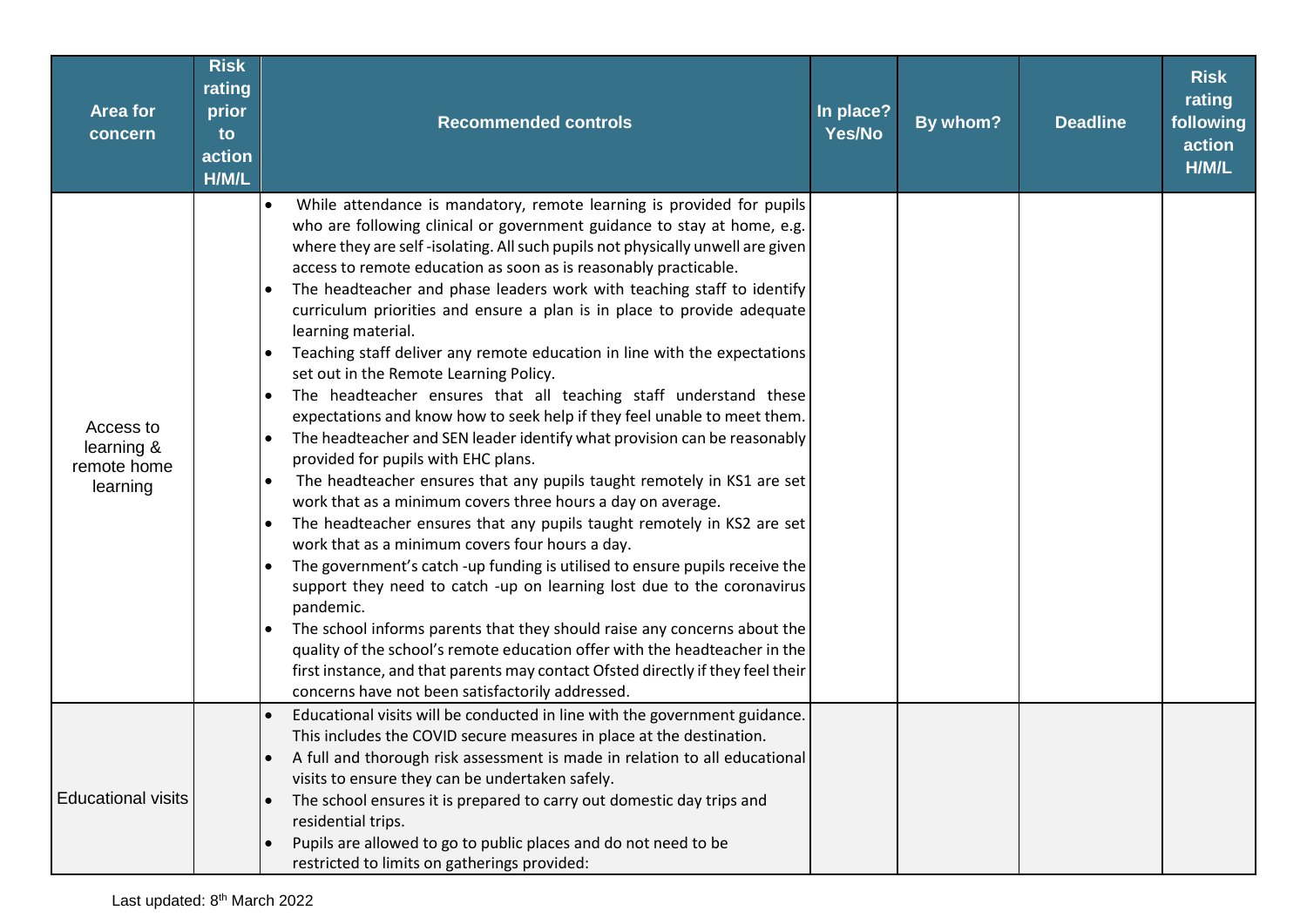| <b>Area for</b><br>concern                                     | <b>Risk</b><br>rating<br>prior<br>to<br>action<br>H/M/L | <b>Recommended controls</b>                                                                                                                                                                                                                                                                                                                                                                                                                                                                                                                                                                                                                                                                                                                                                                                                                | In place?<br>Yes/No | By whom?  | <b>Deadline</b>   | <b>Risk</b><br>rating<br>following<br>action<br>H/M/L |
|----------------------------------------------------------------|---------------------------------------------------------|--------------------------------------------------------------------------------------------------------------------------------------------------------------------------------------------------------------------------------------------------------------------------------------------------------------------------------------------------------------------------------------------------------------------------------------------------------------------------------------------------------------------------------------------------------------------------------------------------------------------------------------------------------------------------------------------------------------------------------------------------------------------------------------------------------------------------------------------|---------------------|-----------|-------------------|-------------------------------------------------------|
|                                                                |                                                         | -Any staff: child ratios are maintained<br>-A risk assessment is conducted in advance<br>-Good hygiene is maintained throughout<br>-Hand washing takes place before and after the trip<br>-The trip is carried out in line with relevant local and national coronavirus<br>guidelines<br>-Appropriate insurance arrangements are in place.                                                                                                                                                                                                                                                                                                                                                                                                                                                                                                 |                     |           |                   |                                                       |
| Extra-curricular<br>activities and<br>wrap around<br>provision |                                                         | The school works to provide all before and after school educational<br>$\bullet$<br>activities and wrap around childcare for all pupils.<br>Wrap around provisions are run in line with the current government<br>guidance.<br>There are no restrictions on the number of pupils attending indoor<br>$\bullet$<br>activities.<br>Parents are able to access wraparound and extracurricular provision<br>for their children, without any restrictions on the reasons for which<br>they may attend.<br>Clubs continue to run in line with protective measures, e.g., safety<br>protocols which mirror that of the school's daily routines including<br>regular handwashing and safety checklists                                                                                                                                             |                     | <b>HT</b> | <b>March 2022</b> |                                                       |
| Well being                                                     |                                                         | The Senior Leadership Team (SLT) oversees Mental Health and<br>$\bullet$<br>Wellbeing for all staff and pupils within the school.<br>$\bullet$<br>Staff are vigilant in discerning pupil or staff mental health and report<br>$\bullet$<br>any concerns to the SLT.<br>SLT have an open-door policy with regards to any concerns or<br>anxieties related to Covid 19 or returning to work after a period of<br>isolation/illness.<br>The school provides opportunities for staff and pupils to talk about their<br>mental health and experiences during the pandemic and beyond.<br>Pupils have access to pastoral support and activities, e.g., opportunities to<br>$\bullet$<br>renew and develop friendships.<br>SLT discusses the implications on staff and pupil workload and puts a plan<br>in place to minimise the risk of stress. |                     |           |                   |                                                       |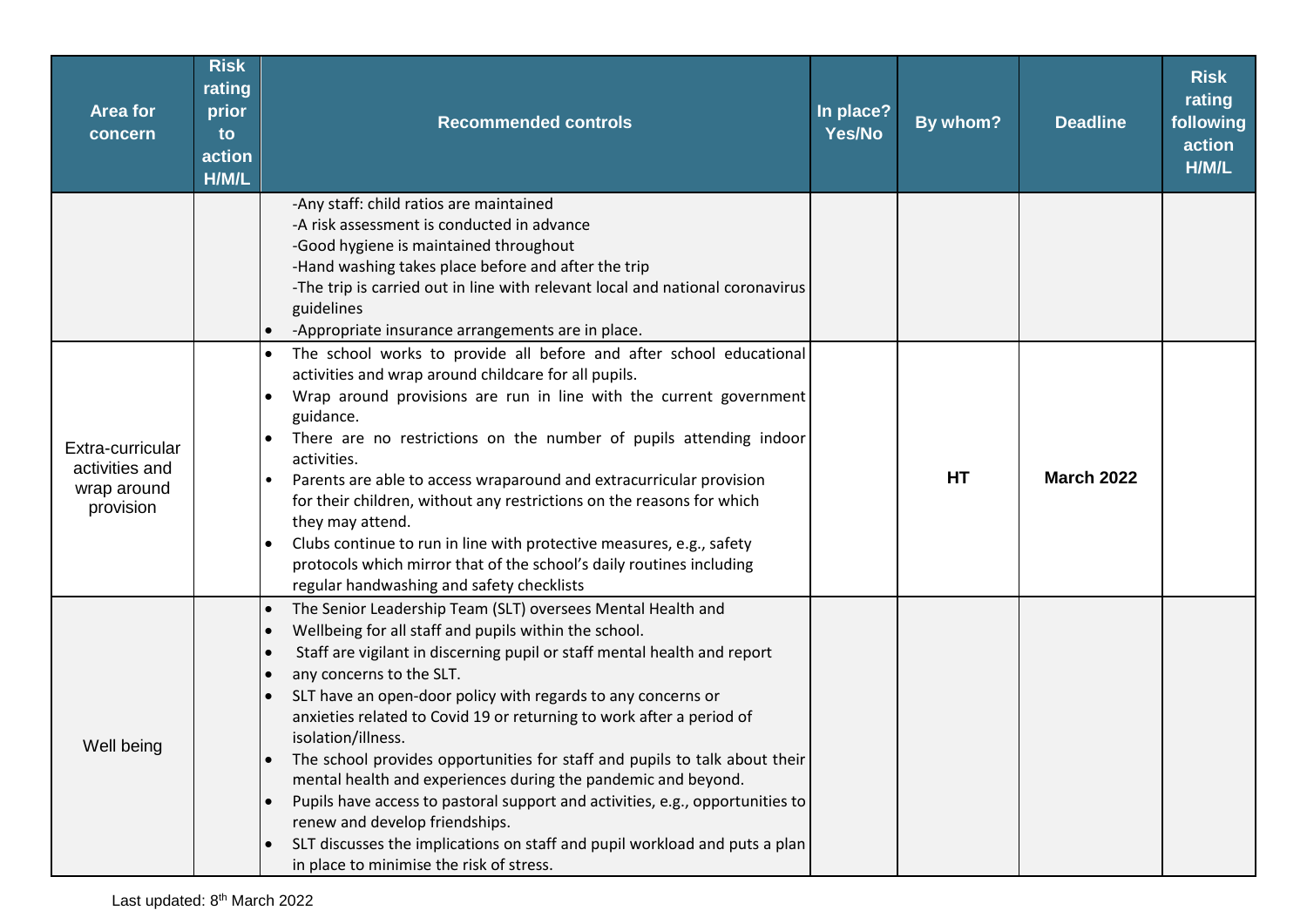| <b>Area for</b><br>concern | <b>Risk</b><br>rating<br>prior<br>to<br>action<br>H/M/L | <b>Recommended controls</b>                                                                                                                                                                                                                                                                                                                                                                                                                                                                                                                                                                                                                                                                                                                                                                                                                                                                                                                                                                                                                                                                                                                                                                                                                                                                                                                                                                                                                                                                                                                                                                                                             | In place?<br>Yes/No | By whom? | <b>Deadline</b>   | <b>Risk</b><br>rating<br>following<br>action<br>H/M/L |
|----------------------------|---------------------------------------------------------|-----------------------------------------------------------------------------------------------------------------------------------------------------------------------------------------------------------------------------------------------------------------------------------------------------------------------------------------------------------------------------------------------------------------------------------------------------------------------------------------------------------------------------------------------------------------------------------------------------------------------------------------------------------------------------------------------------------------------------------------------------------------------------------------------------------------------------------------------------------------------------------------------------------------------------------------------------------------------------------------------------------------------------------------------------------------------------------------------------------------------------------------------------------------------------------------------------------------------------------------------------------------------------------------------------------------------------------------------------------------------------------------------------------------------------------------------------------------------------------------------------------------------------------------------------------------------------------------------------------------------------------------|---------------------|----------|-------------------|-------------------------------------------------------|
|                            |                                                         | The headteacher and the SENCO identify pupils with additional needs and<br>$\bullet$<br>put provision in place to ensure their needs are adequately and safely met,<br>e.g., the relevant staff are available.<br>The Designated Safeguarding Lead (DSL) ensures provision is in place to<br>help protect wellbeing and mental health, and ensure all staff, volunteers<br>and pupils have access to psychological support.<br>The DSL ensures that adequate pastoral care is in place to support<br>$\bullet$<br>pupils who require it.<br>$\bullet$<br>The school engages with local health/immunisation providers to ensure<br>health/immunisations programmes can be provided on site in line with the<br>relevant protective control measures.<br>Safeguarding issues are managed in line with the Child Protection and<br>$\bullet$<br>Safeguarding Policy.<br>Staff and pupil bereavement are managed in line with the<br>$\bullet$<br>Bereavement Policy.<br>$\bullet$<br>The school reminds pupils, parents and staff of the channels of support for<br>wellbeing concerns available to them and how to access them, both at the<br>school and from external organisations.<br>The schools stress policy is utilised in the event a staff member expresses<br>$\bullet$<br>any concern regarding work related stress.<br>'Keeping in Touch' approach implemented for all staff and pupils who are<br>$\bullet$<br>away from school for a period of time.<br>The school encourages staff to get vaccinated if possible and encourages<br>these staff members to attend booked vaccination appointments even<br>during term time |                     |          |                   |                                                       |
| Safeguarding               |                                                         | The school's Child Protection and Safeguarding Policy is reviewed as<br>necessary to reflect the current operations of the school                                                                                                                                                                                                                                                                                                                                                                                                                                                                                                                                                                                                                                                                                                                                                                                                                                                                                                                                                                                                                                                                                                                                                                                                                                                                                                                                                                                                                                                                                                       |                     | HT       | <b>March 2022</b> |                                                       |
| Communication              |                                                         | The headteacher contacts the DfE's advice helpline for specific<br>$\bullet$<br>recommendations for their school as and when required.<br>The headteacher puts into place any actions or precautions advised by the<br>$\bullet$<br>DfE's helpline or local HPT if necessary.                                                                                                                                                                                                                                                                                                                                                                                                                                                                                                                                                                                                                                                                                                                                                                                                                                                                                                                                                                                                                                                                                                                                                                                                                                                                                                                                                           |                     |          |                   |                                                       |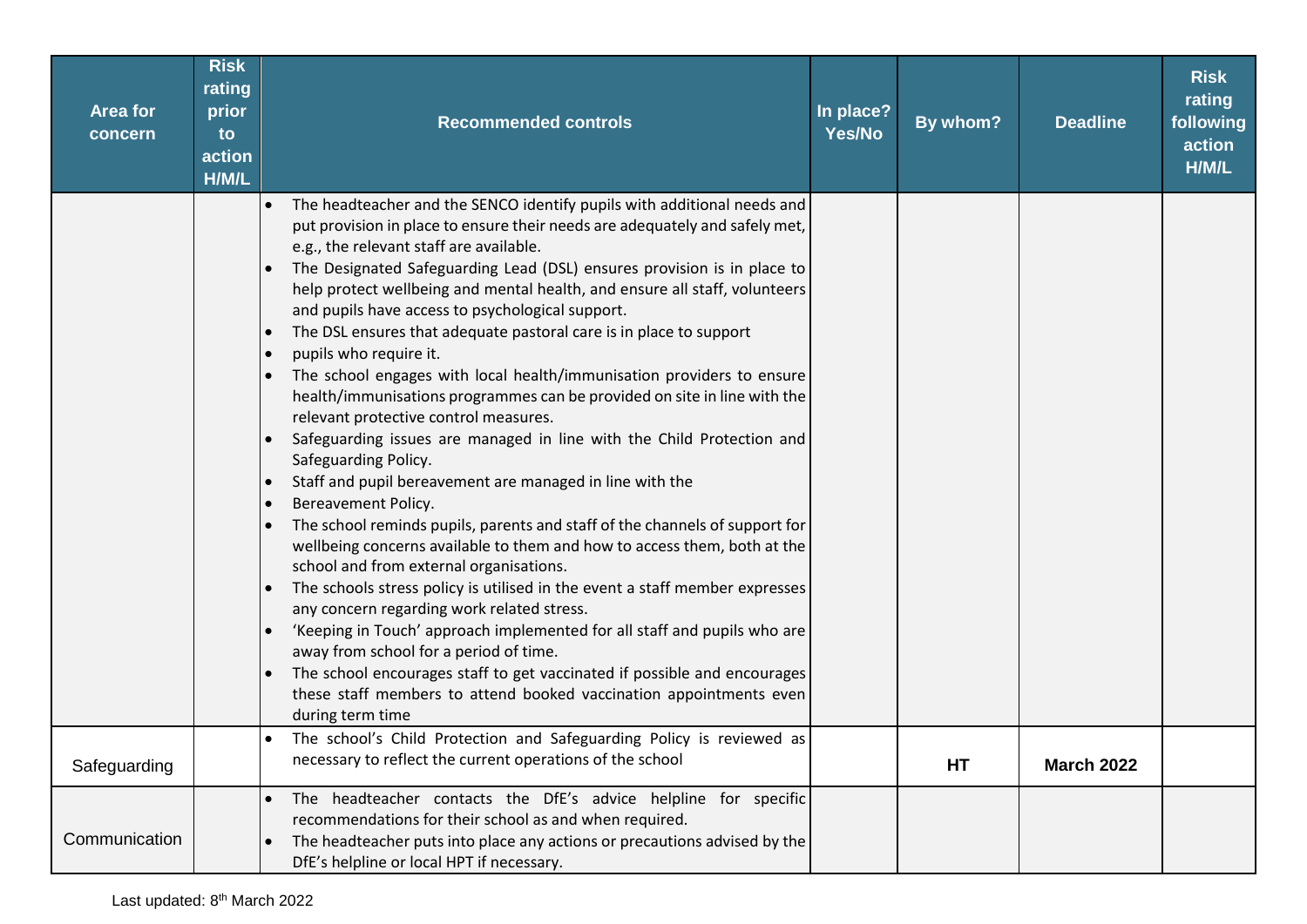| <b>Area for</b><br>concern                   | <b>Risk</b><br>rating<br>prior<br>to<br>action<br>H/M/L | <b>Recommended controls</b>                                                                                                                                                                                                                                                                                                                                                                                                                                                                                                                                                                                                                                                                                                                                                                                                                                                                                                                                                                                                                                                                                                                                                                                                                                                                                                                                                                                                                                                                                                                                                                                                               | In place?<br>Yes/No | By whom? | <b>Deadline</b>   | <b>Risk</b><br>rating<br>following<br>action<br>H/M/L |
|----------------------------------------------|---------------------------------------------------------|-------------------------------------------------------------------------------------------------------------------------------------------------------------------------------------------------------------------------------------------------------------------------------------------------------------------------------------------------------------------------------------------------------------------------------------------------------------------------------------------------------------------------------------------------------------------------------------------------------------------------------------------------------------------------------------------------------------------------------------------------------------------------------------------------------------------------------------------------------------------------------------------------------------------------------------------------------------------------------------------------------------------------------------------------------------------------------------------------------------------------------------------------------------------------------------------------------------------------------------------------------------------------------------------------------------------------------------------------------------------------------------------------------------------------------------------------------------------------------------------------------------------------------------------------------------------------------------------------------------------------------------------|---------------------|----------|-------------------|-------------------------------------------------------|
|                                              |                                                         | The headteacher liaises with the LA where necessary and includes any local<br>$\bullet$<br>guidance in communications with staff where required.<br>The school's website is kept up-to-date with any important information<br>regarding the running of the school during the coronavirus pandemic, e.g.<br>local arrangements.<br>The headteacher liaises with the governing board about possible<br>$\bullet$<br>arrangements for running the school where necessary.<br>Parents are informed via letter/text about the relevant information<br>$\bullet$<br>regarding the running of the school.                                                                                                                                                                                                                                                                                                                                                                                                                                                                                                                                                                                                                                                                                                                                                                                                                                                                                                                                                                                                                                        |                     |          |                   |                                                       |
| Heating,<br>ventilation and<br>water systems | M                                                       | The school has a clear approach to increasing ventilation and minimising<br>risk of aerosol transmission.<br>Particular consideration is given to ventilation when hosting events<br>$\bullet$<br>where visitors such as parents are on site, e.g. school productions.<br>$\bullet$<br>The site manager checks that all ventilation systems, including fume<br>$\bullet$<br>extraction systems, are in working order in accordance with<br>manufacturer's recommendations, and that there are no blockages<br>present in external or internal vents.<br>All ventilation systems remain energised in normal operating mode. Where<br>$\bullet$<br>possible, the windows of occupied rooms are open. In cold weather, where<br>this causes issues with thermal comfort, the following mitigations are put<br>in place where possible: - Classrooms are rearranged to minimise the<br>discomfort caused by draughts from open windows, e.g. by moving desks<br>and chairs -High level windows are opened in preference to low level<br>windows, to reduce draughts -Ventilation is increased while the space is<br>unoccupied, e.g. during break and lunchtimes.<br>Additional clothing items/layers are utilised where and when<br>$\bullet$<br>required in colder weather.<br>$\bullet$<br>ventilation of occupied rooms is recommended across whole school.<br>$\bullet$<br>Site Management ensure heat to internal spaces and water systems is<br>$\bullet$<br>consistent so that a suitable stable temperature is maintained throughout<br>School ensuring a comfortable working and learning environment for both<br>staff and pupils. | yes                 | HT       | <b>March 2022</b> |                                                       |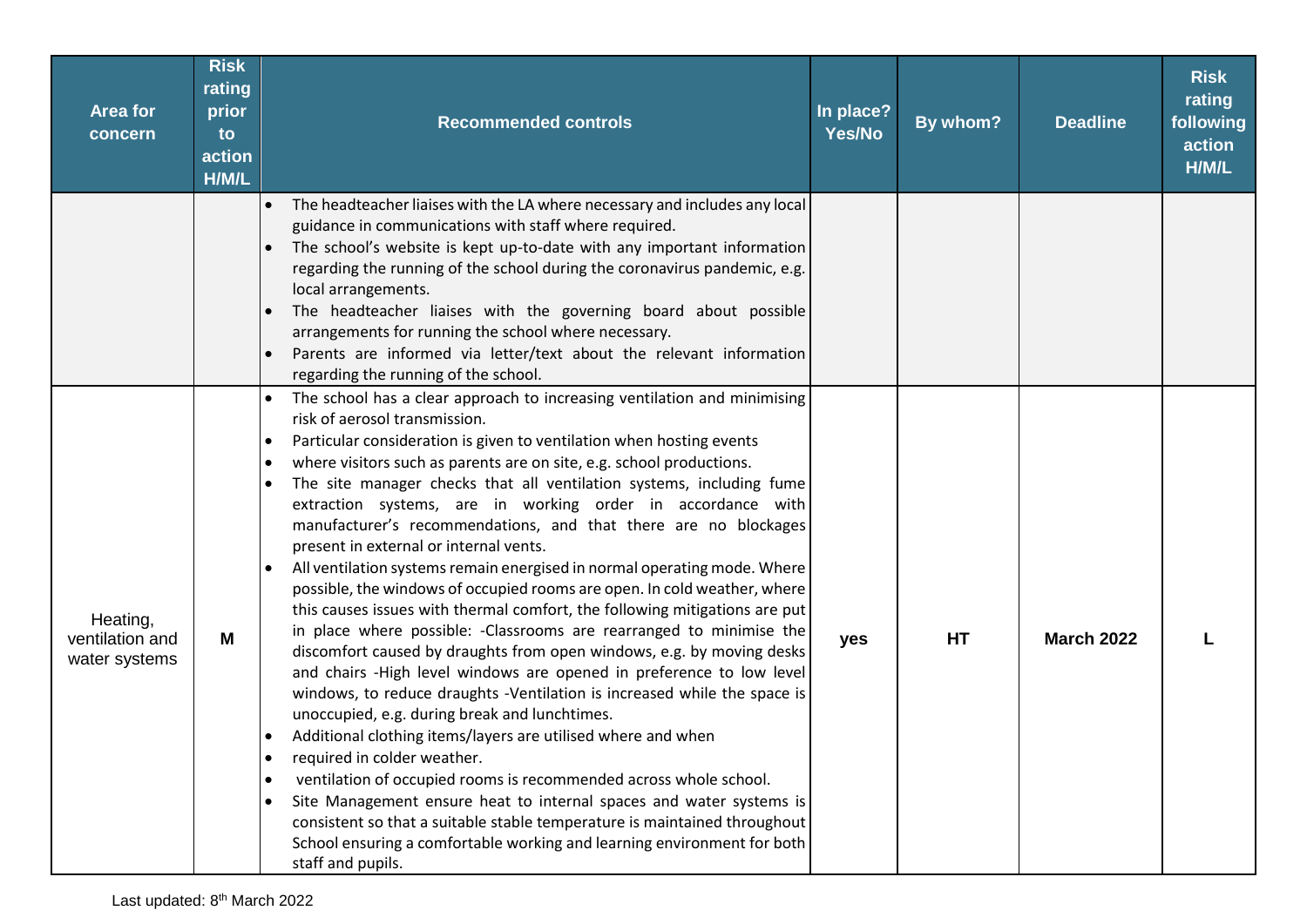| <b>Area for</b><br>concern | <b>Risk</b><br>rating<br>prior<br>to<br>action<br>H/M/L | <b>Recommended controls</b>                                                                                                                                                                                                                                                                                                                                                                                                                                                                                                                                                                                                                                                                                                                                                                                                                                  | In place?<br>Yes/No | By whom?              | <b>Deadline</b>   | <b>Risk</b><br>rating<br>following<br>action<br>H/M/L |
|----------------------------|---------------------------------------------------------|--------------------------------------------------------------------------------------------------------------------------------------------------------------------------------------------------------------------------------------------------------------------------------------------------------------------------------------------------------------------------------------------------------------------------------------------------------------------------------------------------------------------------------------------------------------------------------------------------------------------------------------------------------------------------------------------------------------------------------------------------------------------------------------------------------------------------------------------------------------|---------------------|-----------------------|-------------------|-------------------------------------------------------|
|                            |                                                         | Hand washing facilities are maintained with levels of hot water for hand<br>$\bullet$<br>cleansing.<br>All water systems flushed when necessary and recorded.<br>$\bullet$<br>Levels of temperatures should be maintained to ensure a comfortable<br>$\bullet$<br>environment.<br>Use of an outdoor classroom is available subject to weather conditions<br>$\bullet$<br>Pupils take part in recreational play and mile walks to ensure further<br>$\bullet$<br>opportunities to gain fresh air.<br>Complying with the installation of government CO2 emissions monitors<br>$\bullet$<br>(when received/implemented)<br>. To avoid inaccurate readings, CO2 monitors are placed:<br>- At head height when seated.<br>- Away from ventilation outlets, such as grilles or windows.<br>- At least 0.5 meters away from occupants of the space being monitored. |                     |                       |                   |                                                       |
| Contingency<br>planning    |                                                         | The school has a Coronavirus (COVID-19) Contingency Plan - also known<br>as an outbreak plan - that can be implemented if additional restrictions<br>need to be put in place                                                                                                                                                                                                                                                                                                                                                                                                                                                                                                                                                                                                                                                                                 | yes                 | HT                    | <b>March 2022</b> |                                                       |
| III health                 | H                                                       | Staff are informed of the symptoms of possible coronavirus infection,<br>e.g. a cough, difficulty in breathing and high temperature, and are<br>kept up-to-date with national guidance about the signs, symptoms<br>and transmission of coronavirus.<br>Any pupil who displays signs of being unwell is immediately referred<br>$\bullet$<br>to the <b>Headteacher</b> .<br>Where the Headteacher is unavailable, staff act in line with the<br>Infection Control Policy and ensure that any unwell pupils are<br>moved to the isolation room (Interview room) whilst they wait for their<br>parent to collect them.<br>Pupils displaying symptoms of coronavirus do not come in to contact<br>$\bullet$<br>with other pupils and as few staff as possible, whilst still ensuring the<br>pupil is safe.                                                      | In place            | Headteacher/<br>staff | <b>March 2022</b> |                                                       |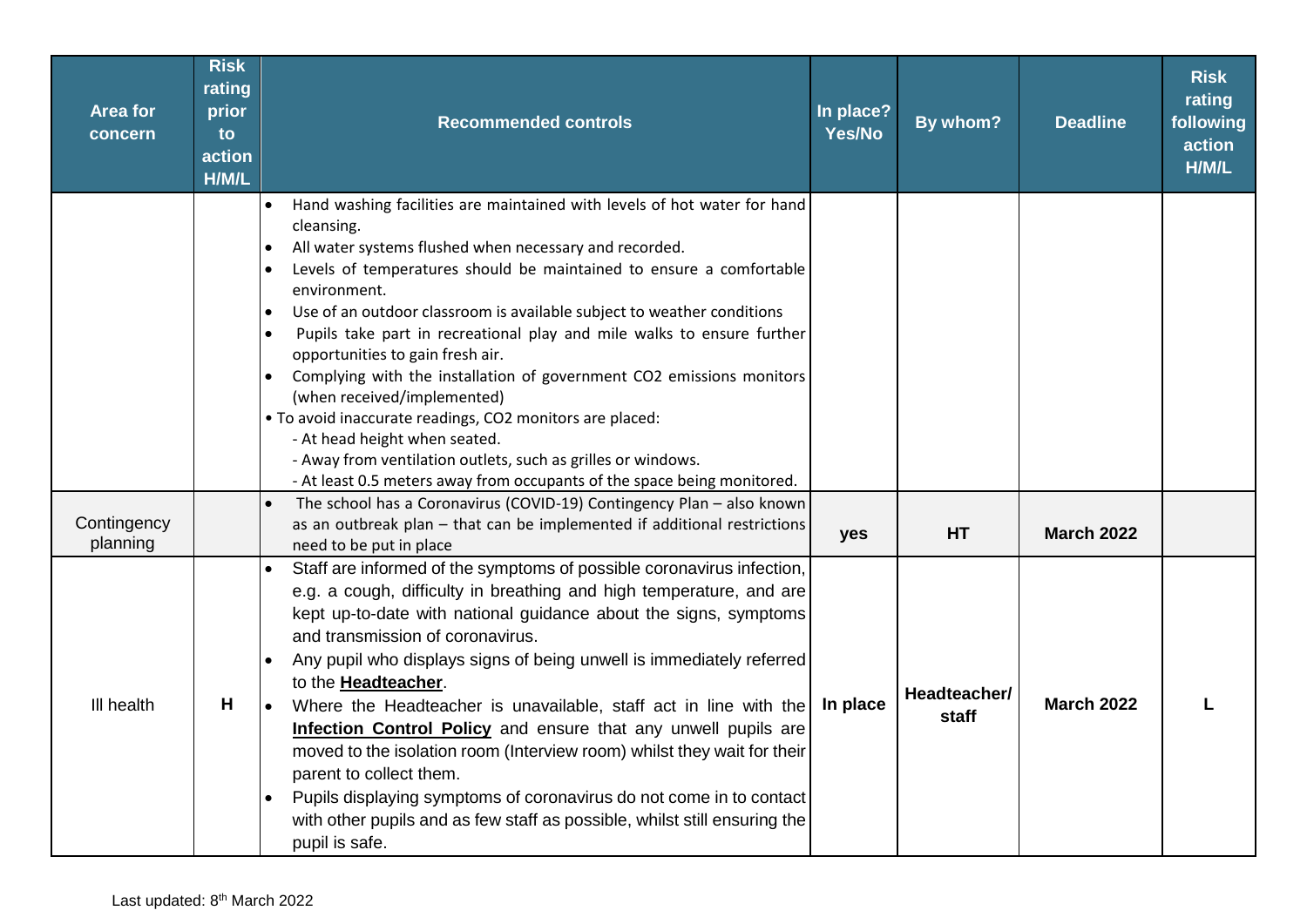| <b>Area for</b><br>concern | <b>Risk</b><br>rating<br>prior<br>to<br>action<br>H/M/L | <b>Recommended controls</b>                                                                                                                                                                                                                                                                                                                                                                                                                                                                                                                                                                                                                                                                                                                                                                                                                                                                                                                                                                                                                                                                                 | In place?<br>Yes/No | By whom?    | <b>Deadline</b>            | <b>Risk</b><br>rating<br>following<br>action<br>H/M/L |
|----------------------------|---------------------------------------------------------|-------------------------------------------------------------------------------------------------------------------------------------------------------------------------------------------------------------------------------------------------------------------------------------------------------------------------------------------------------------------------------------------------------------------------------------------------------------------------------------------------------------------------------------------------------------------------------------------------------------------------------------------------------------------------------------------------------------------------------------------------------------------------------------------------------------------------------------------------------------------------------------------------------------------------------------------------------------------------------------------------------------------------------------------------------------------------------------------------------------|---------------------|-------------|----------------------------|-------------------------------------------------------|
|                            |                                                         | The parents of an unwell pupil are informed as soon as possible of<br>$\bullet$<br>the situation by a relevant member of staff.<br>Where contact with a pupil's parents cannot be made, the next<br>$\bullet$<br>emergency contact is contacted, appropriate procedures are<br>followed in accordance with those outlined in governmental<br>guidance and the Infection Control Policy.<br>Unwell pupils who are waiting to go home are kept in an area where<br>$\bullet$<br>they can be at least two metres away from others.<br>Areas used by unwell pupils who need to go home are thoroughly<br>$\bullet$<br>cleaned once vacated.<br>If unwell pupils are waiting to go home, they are instructed to use<br>different toilets to the rest of the school to minimise the spread of<br>infection.<br>Parents are advised to contact 999 if their child becomes seriously<br>$\bullet$<br>ill or their life is at risk.<br>Any medication given to ease the unwell individual's symptoms,<br>$\bullet$<br>e.g., paracetamol, is administered in accordance with the<br>Administering Medications Policy. |                     |             |                            |                                                       |
| Spread of<br>infection     | H                                                       | Spillages of bodily fluids, e.g., respiratory and nasal discharges, are<br>cleaned up using PPE at all times in line with the Infection Control<br>protocol.<br>Area will be deep cleaned before room is used again. Children will<br>utilise other space i.e., outdoors or school hall whilst room is being<br>prepared for use. Children encouraged to CATCH IT, BIN IT, KILL<br>IT where possible.<br>Suspected contaminated waste will be double bagged and securely<br>$\bullet$<br>stored for 72 hrs prior to disposal in the usual way<br>Pupils are instructed to cough or sneeze into their elbow and use a<br>$\bullet$<br>tissue to cover their mouths where possible, disposing of the tissue<br>in specified lidded bins in each room.                                                                                                                                                                                                                                                                                                                                                         | In place            | Headteacher | 8 <sup>th</sup> March 2022 |                                                       |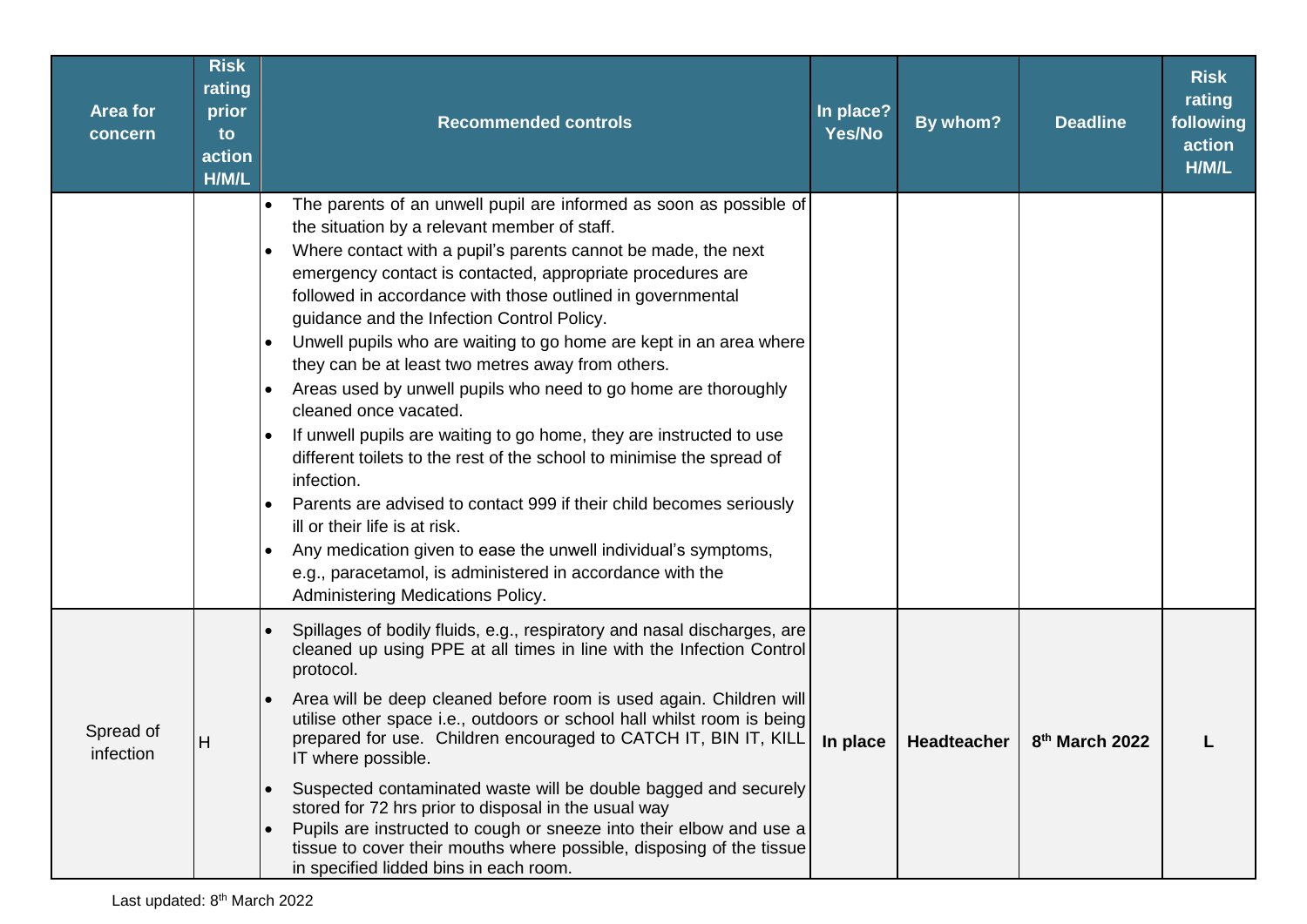| <b>Area for</b><br>concern                      | <b>Risk</b><br>rating<br>prior<br>to<br>action<br>H/M/L | <b>Recommended controls</b>                                                                                                                                                                                                                                                                                                                                                                                                                                                                                                                                                                                                                                                    | In place?<br>Yes/No | By whom?    | <b>Deadline</b> | <b>Risk</b><br>rating<br>following<br>action<br>H/M/L |
|-------------------------------------------------|---------------------------------------------------------|--------------------------------------------------------------------------------------------------------------------------------------------------------------------------------------------------------------------------------------------------------------------------------------------------------------------------------------------------------------------------------------------------------------------------------------------------------------------------------------------------------------------------------------------------------------------------------------------------------------------------------------------------------------------------------|---------------------|-------------|-----------------|-------------------------------------------------------|
|                                                 |                                                         | Pupils wash their hands after they have coughed or sneezed.<br>$\bullet$<br>Parents are informed via letter and/or email not to bring their children<br>to school or on the school premises if they show signs of being unwell<br>and believe they have been exposed to coronavirus.<br>Children who have displayed symptoms of coronavirus must self-<br>isolate for 10 days before returning to school.<br>Any staff or children who have been in contact with an individual who<br>has tested positive for COVID19 it is recommended a PCR test is<br>completed. It is also recommended that lateral flow testing is<br>completed regularly.                                |                     |             |                 |                                                       |
| Poor<br>management of<br>infectious<br>diseases | H                                                       | Staff are vigilant and report concerns about a pupil's symptoms to<br>the Headteacher.<br>The school is consistent in its approach to the management of<br>$\bullet$<br>suspected and confirmed cases of coronavirus.<br>Social distancing measures are implemented as much as possible<br>$\bullet$<br>and PPE is worn where required as per guidelines.<br>The Business manager monitors the cleaning standards of school<br>cleaning and discusses any additional measures required with<br>regards to managing the spread of coronavirus.                                                                                                                                  | <b>YES</b>          | SBM/HT      | March 8th 2022  |                                                       |
| Partial school<br>closure                       | L                                                       | COVID management plan put in place for outbreak of COVID19.<br>$\bullet$<br>The school communicates with parents via letter and the school<br>$\bullet$<br>website regarding any updates to school procedures which are<br>affected by the coronavirus pandemic, such as class or local<br>lockdown as directed by PHE.<br>Pupils working from home are assigned work to complete to a<br>timeframe set by their teacher.<br>The headteacher maintains their plan for pupils' continued education<br>during partial school closure to ensure there is minimal disruption to<br>pupils' learning - this includes their plan to monitor pupils' learning<br>while not in school. | In place            | Headteacher | March 8th 2022  |                                                       |